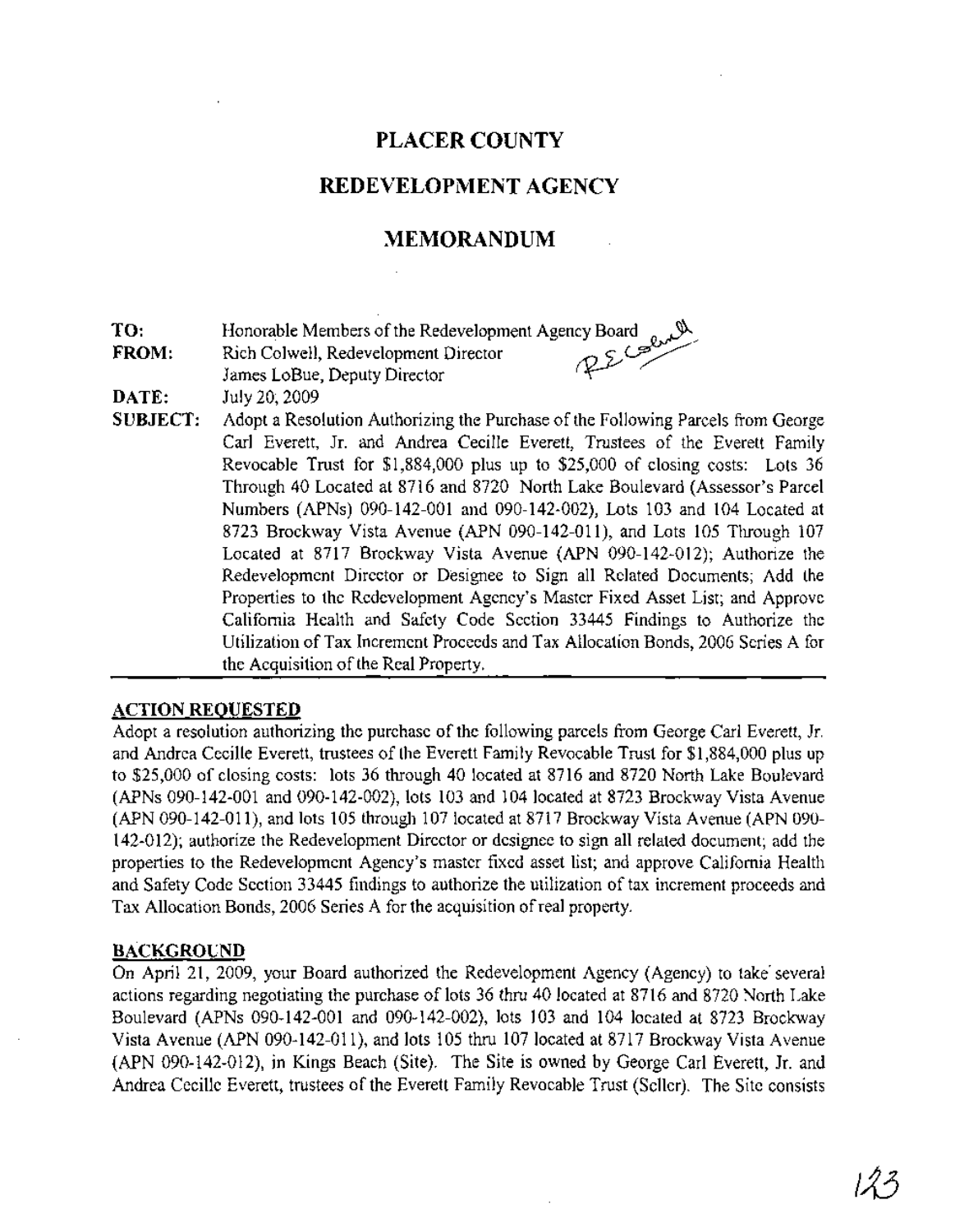of nine (9) vacant parcels and is located on the south side of Highway 28/North Lake Boulevard, Kings Beach (see Attachment: Map).

The Agency has conducted extensive due diligence and is satisfied that purchase of the subject property meets redevelopment goals and objectives for the area. The negotiated purchase price is supported by a formal appraisal of the property. It is requested that the purchase be approved using the attached purchase agreement and the property be added to the Agency's Master Fixed Asset List. After acquisition, the Agency intends to fence the property and conduct a feasibility study for the Site. The Agency eventually intends to solicit developers, through the issuance of a Request for Proposal, who may have an interest in owning and/or developing all or a portion ofthis Site.

California Community Redevelopment Law (Health and Safety Code Section 33445) requires that your Board make certain findings for the purchase of land. First, a finding must be made that the purchase of land is of benefit to the North Lake Tahoe Redevelopment Project Area (Project Area) or the immediate neighborhood in which the Site is located. The purchase ofthe land will facilitate the removal of blighting influences and facilitate development of the Site to help prevent business district deficiencies. Second, a finding must be made that there are no other reasonable means of financing the acquisition. Staff has determined that there are no other sources of funding available at this time to facilitate Site acquisition. Finally, a finding must be made that acquisition ofthe Site will assist in the elimination of one or more blighting conditions inside the Project Area and is consistent with the Project Area Implementation Plan adopted pursuant to California Health and Safety Code Section 33490. The Site acquisition will support the overall revitalization of the surrounding commercial district and Kings Beach community. Assemblage will support modern, integrated development and will strengthen community and tourist-serving commercial areas by providing improved public parking and public improvements.

# ACQUISTION KEY ELEMENTS

- Price: The agreed upon purchase price is \$1,884,000 plus escrow, closing, and transfer tax expenses up to \$25,000. The Agency negotiated for the property in an "As-Is" condition. The Site contains land coverage, commercial floor area, and development rights which are marketable commodities and may be held by the Agency for future development opportunities. The Seller will retain the right to one (1) Tourist Accommodation Unit (TAU) which was attributable to the Site. The TAU was not included within the value ofthe Site appraisal. The Agency has agreed to pay the Seller \$50,000 for the assignment and right to use several plans and studies commenced by the Seller including soil and hydrology reports. These reports will assist the Agency in conducting its feasibility analysis and will eliminate the need for the Agency to expend money to have the same studies prepared.
- Environmental: The site is believed to be free from any environmental contaminants as supported by a Phase One study dated July 11, 2008 and revised October 2008.
- Due Diligence: Staff has secured a preliminary title report. The Agency will obtain an ALTA title insurance policy and the appropriate environmental site assessment prior to closing. A summary appraisal was conducted on the Site that indicated a value of \$1,834,000 and the agreed upon purchase price is \$1,884,000, which includes the additional right of assignment

1~4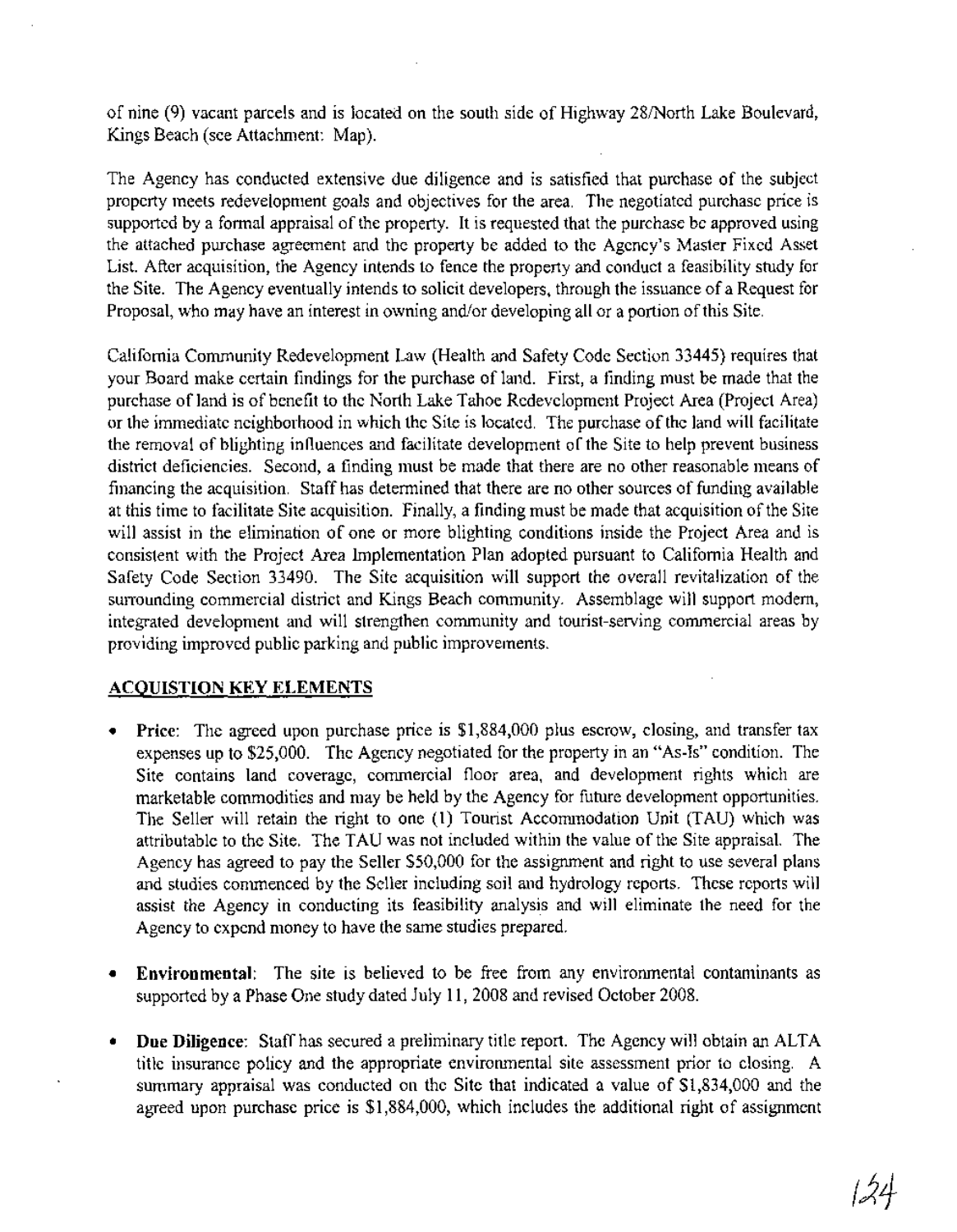and use of plans and studies already commenced for the Site. The purchase agreement contains a feasibility period of 45 days from the effective date, to complete any remaining due diligence prior to Agency payment and property transfer.

- Operational & Maintenance Expenses: Upon acquisition, the Agency will incorporate the Site into its fixed asset list. The Agency will be responsible for maintenance of the Site until conveyed to a third-party. Adequate Agency funds have been budgeted for these activities. There are no existing structures on Site.
- Right of First Offer: The Seller has requested a Right of First Offer if the Agency desires to sell the Site. The Right of First Offer states that the Agency shall not transfer or agree to transfer the Site without first offering to sell the Site to the Seller. "Transfer" means any sale, transfer, or conveyance of all or any portion of the Site or Agency's interest in the Site with the exception of: (i) any transfer of the Site to the County of Placer, (ii) any transfer pursuant to a recorded instrument that requires the Property to be used solely for commercial development, mixed – used development, public parking, or a combination thereof and (iii) any lease, lease-back, mortgage, assignment or pledge or other transfer of the Agency's interest in all or any portion of the Site made by the Agency in order to secure financing for the acquisition, construction, development or use of the Site. The Right of First Offer shall expire July 31,2011.
- Fencing: The Agency has agreed to install a boundary fence after close of escrow and provide the Seller with northern access to its property located on APN 090-140-012, lots 108 and 109, whose parcels are not included with this purchase transaction. The northern access shall consist of a double gate. Seller may elect to install perimeter fencing utilizing its own contractor. If Seller elects to install the fence, Agency and seller shall split the cost 50/50. The fencing work shall be subject to the payment of prevailing wages as determined pursuant to California Labor Code Section 1720 et seq. and the regulations adopted pursuant thereto.
- Landscape Maintenance on Brockway Vista Avenue: Both Parties agree that it is important to maintain the existing landscaping along Brockway Vista Avenue. The Agency shall maintain the water supply and sprinkler system to protect and maintain the landscaping and provide a visual screen.

#### FISCAL IMPACT

The total acquisition cost includes the purchase price in the amount of \$1,884,000 plus up to \$25,000 closing costs. The Agency's 2009/2010 budget has sufficient funds allocated to purchase the Site. There will be no impact to the County General Fund.

# ENVIRONMENTAL STATUS

No development project is currently contemplated for the real property, nor do the proposed actions commit the Agency or your Board to a definite course of action. While the Agency anticipates that the Site will provide some sort of public benefit, such as a public parking lot and/or a combination of a parking lot and mixed use development, the viability of any of these development concepts must first be analyzed through a feasibility study. Thereafter, the Agency anticipates the issuance of an RFP to solicit actual development proposals and/or convey the

125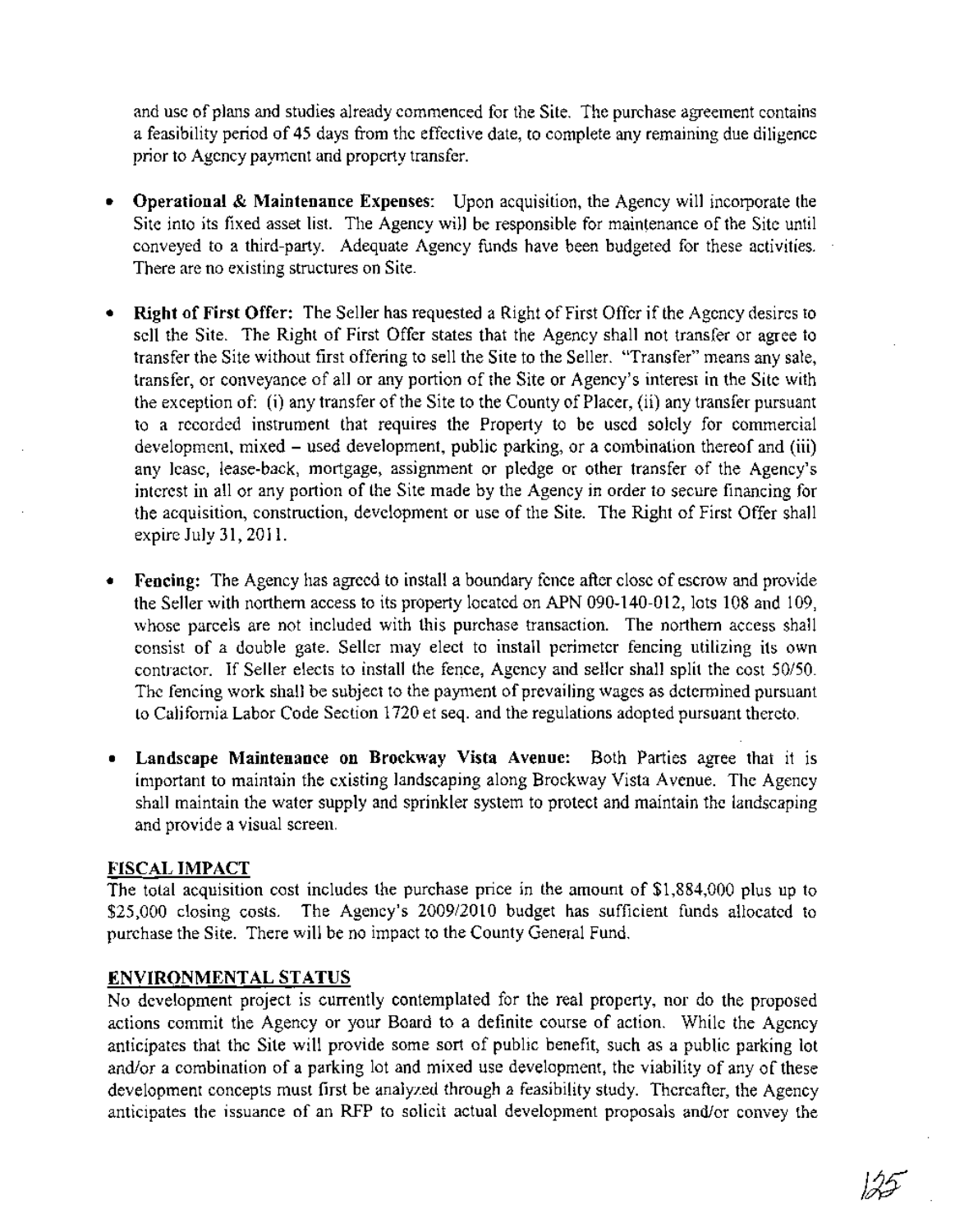property to a third party. At such time as a development project is defined and proposed for the real property, it will be required to undergo the County's application and environmental review process. Therefore, the Board's present authorization of real property acquisition, adoption of findings, and related actions will not result in a direct or reasonably foreseeable indirect physical change in the environment (California Environmental Quality Act, Guidelines, Section 15060(c)). The proposed action is not a federal undertaking under National Environmental Policy Act guidelines.

#### **RECOMMENDATIONS**

Adopt a resolution authorizing the purchase of the following parcels from George Carl Everett, Jr. and Andrea Cecille Everett, trustees of the Everett Family Revocable Trust for \$1,884,000 plus up to \$25,000 of closing costs: lots 36 through 40 located at 8716 and 8720 North Lake Boulevard (APNs 090-142-001 and 090-142-002), lots 103 and 104 located at 8723 Brockway Vista Avenue (APN 090-142-011), and lots 105 through .107 located at 8717 Brockway Vista Avenue (APN 090- 142-012); authorize the Redevelopment Director or designee to sign all related document; add the properties to the Redevelopment Agency's master fixed asset list; and approve California Health and Safety Code Section 33445 findings to authorize the utilization of tax increment proceeds and Tax Allocation Bonds, 2006 Series A for the acquisition ofreal property.

Attachments: Resolution Map Purchase Agreement

cc: Karin Schwab, Agency Counsel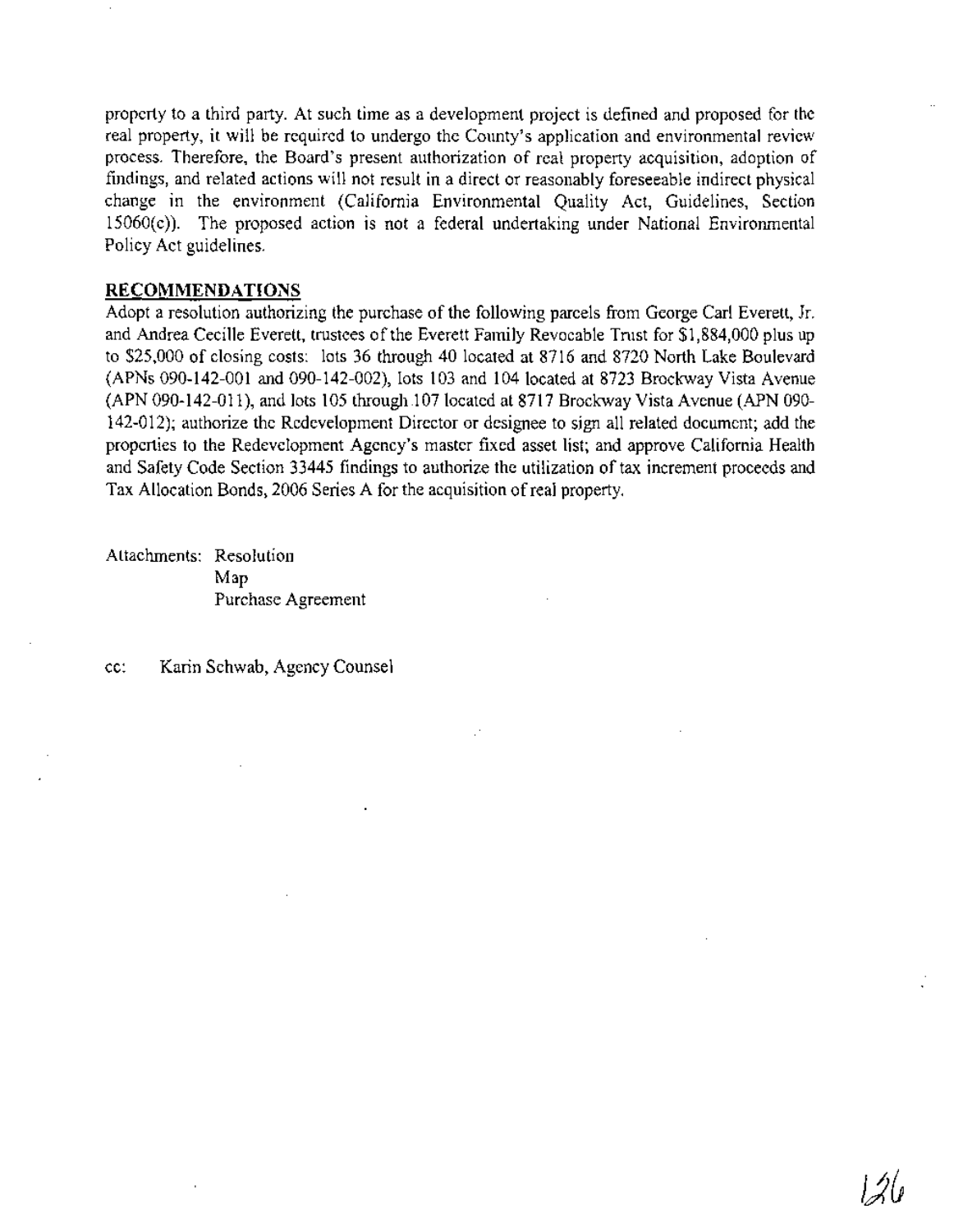# **Before the Placer County Redevelopment Agency Board of Directors State of California**

#### In the matter of:

Adopt a resolution authorizing the purchase of the following parcels from George Carl Everett, Jr. and Andrea Cecille Everett, trustees of the Everett Family Revocable Trust for \$1,884,000 plus up to \$25,000 of closing costs: lots 36 through 40 located at 8716 and 8720 North Lake Boulevard (APNs 090- 142-001 and 090-142-002), lots 103 and 104 located at 8723 Brockway Vista Avenue (APN 090-142-011), and lots 105 through 107 located at 8717 Brockway Vista Avenue (APN 090-142-012); authorize the Redevelopment Director or designee to sign all related document; add the properties to the Redevelopment Agency's master fixed asset list; and approve California Health and Safety Code Section 33445 findings to authorize the utilization of tax increment proceeds and Tax Allocation Bonds, 2006 Series A for the acquisition of real property.

| Resol. No.    |
|---------------|
| Ord. No.      |
| First Reading |

The following Resolution was duly passed by the Redevelopment Agency Board of

Directors of the County of Placer at a regular meeting held\_

by the following vote on roll call:

Ayes:

Noes:

Absent:

Signed and approved by me after its passage.

Attest: Clerk of said Board Chair, Redevelopment Agency Board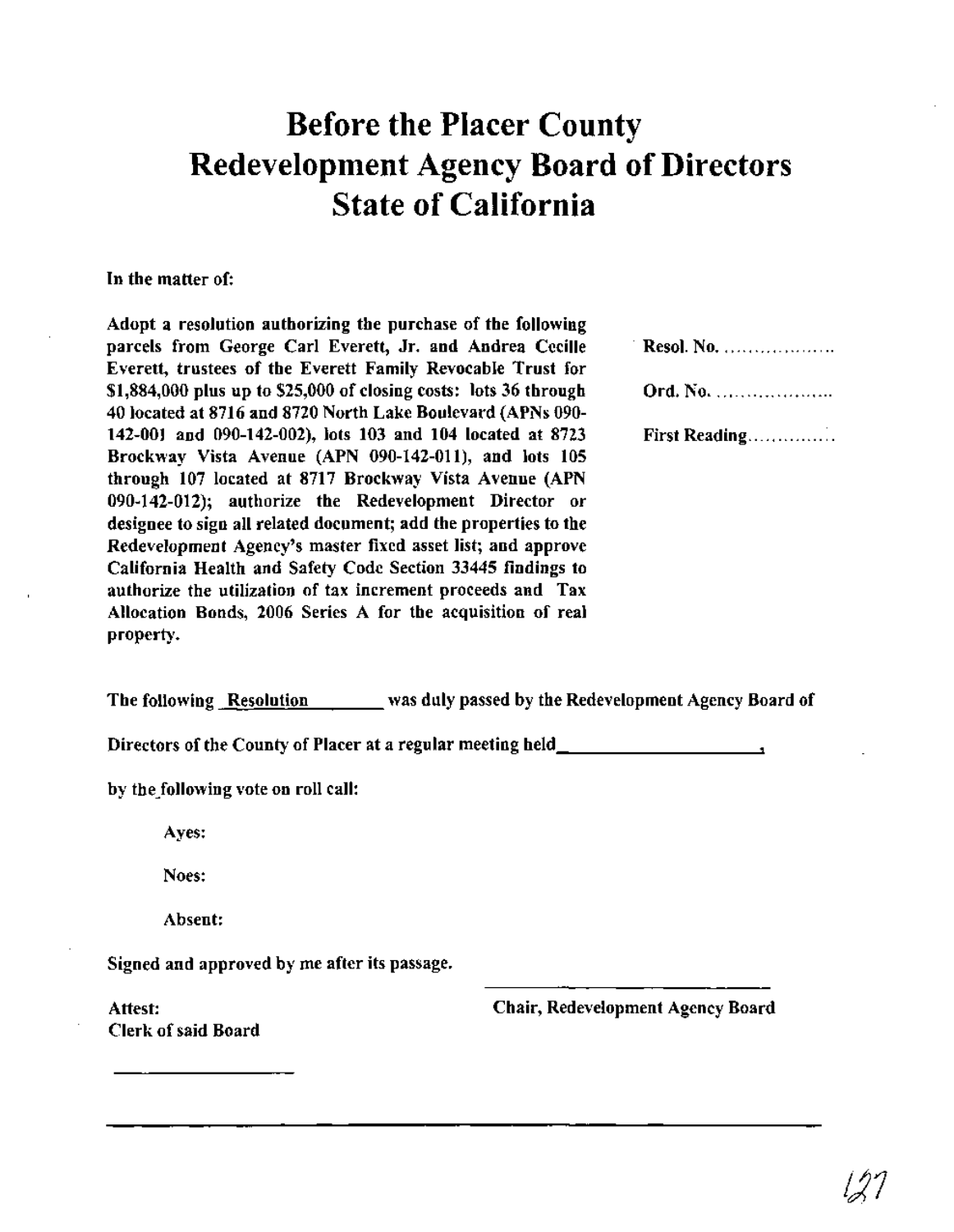WHEREAS, by Ordinance No. 4753-B adopted on July 16, 1996, the Board of Supervisors of the County of Placer has adopted the Redevelopment Plan for the North Lake Tahoe Project Area (Project Area); and

WHEREAS, the Redevelopment Agency of the County of Placer (Agency) is vested with responsibility pursuant to the Community Redevelopment Law, Part I of Division 24 of the Health and Safety Code of the State of California (Law) to implement the Redevelopment Plan in the Project Area; and

WHEREAS, Agency assistance in acquisition of the Property and in funding the acquisition is contemplated and provided for in Section 308 of the Redevelopment Plan adopted pursuant to Section 33490 of the Law; and

WHEREAS, the Agency intends to purchase certain real property (lots 36 through 40 located at 8716 and 8720 North Lake Boulevard (APNs 090-142-001 and 090-142-002), lots 103 and 104 located at 8723 Brockway Vista Avenue (APN **0'90-142-011),** and lots 105 through 107 located at 8717 Brockway Vista Avenue (APN 090-142-012)) within the Project Area (Property) to facilitate site assemblage for new development opportunities; and

WHEREAS, by staffreport accompanying this Resolution and incorporated herein by this reference (Staff Report), the Agency has been provided with additional information upon which the findings and actions set forth in this Resolution are based; and

WHEREAS, the Agency currently contemplates no development project for the real property, nor do the proposed actions commit the Agency to a definite course of action and will not result in a direct or reasonably foreseeable indirect physical change in the environment and the actions are considered exempt from environmental review pursuant to California Environmental Quality Act Guidelines, Section 15060(c).

NOW, THEREFORE, BE IT RESOLVED THAT, based on information presented to the Board of Supervisors and the Agency Board and in compliance with the requirements of Section 33445 of the Law, the Agency finds and determines as follows:

1. All of the above recitals are true and correct, and the Agency has based the findings and actions set forth in this Resolution, in part, on such recitals.

2. The Agency Board hereby finds and determines based on the factual and analytical bases set forth in the Staff Report that:

> (a) Agency assistance for acquisition of the Property for site assemblage will be of benefit to the North Lake Tahoe Redevelopment Project Area (Project Area) as it will facilitate the removal of blighting influences and facilitate development of the Site to help prevent business district deficiencies;

> (b) no other reasonable means of financing the acquisition of the Property and the remediation of environmental deficiencies are available to the community as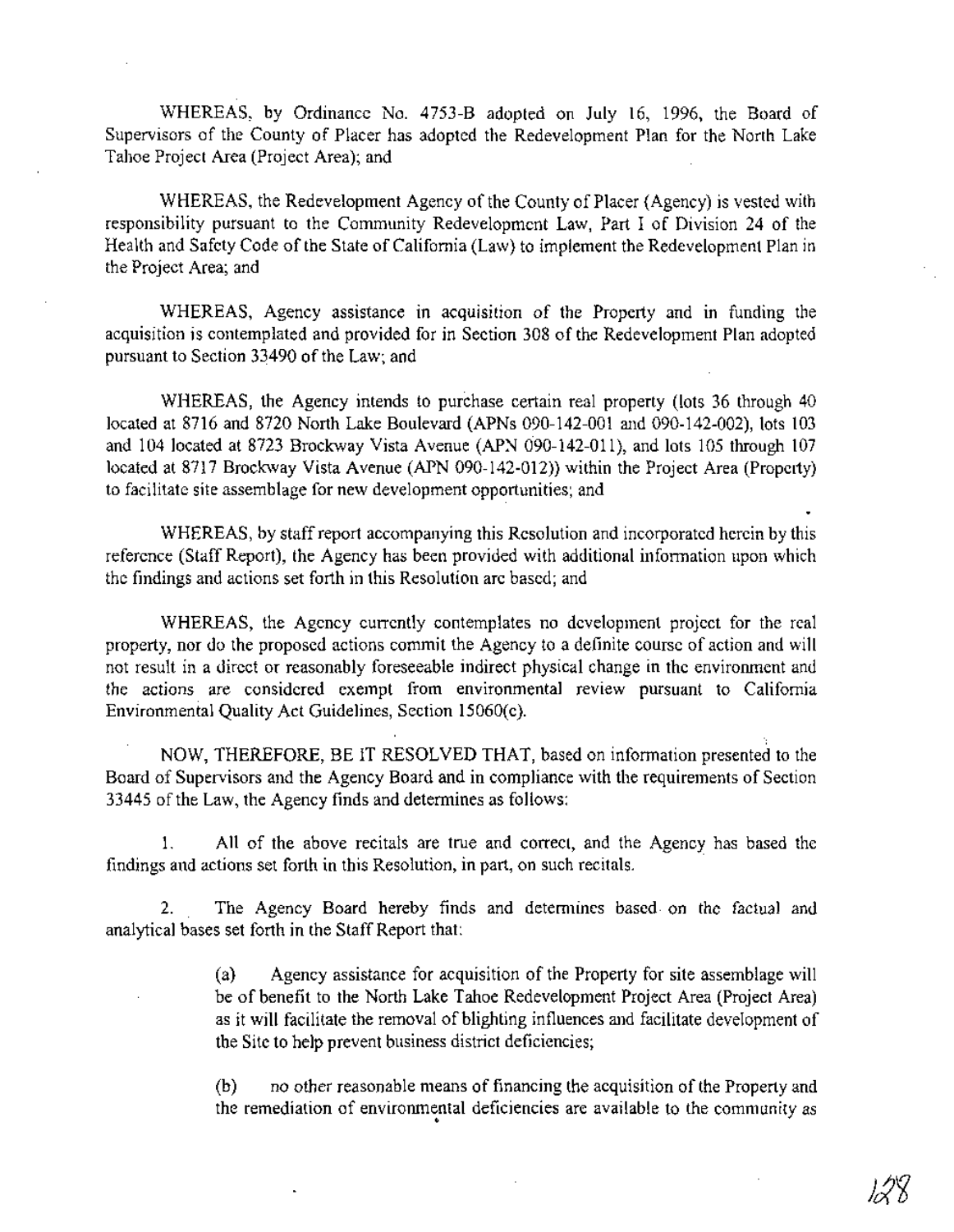staff has determined that there are no other sources of funding available at this time to facilitate Site acquisition; and

(c) the payment of Agency funds for the acquisition of the Property (i) will assist in the elimination of one or more blighting conditions in the Project Area and (ii) is consistent with the Implementation Plan adopted by the Agency pursuant to Section 33490 of the Law. In this case, the Site acquisition will support the overall revitalization of the surrounding commercial district and Kings Beach community. Assemblage will support future modem, integrated development and will strengthen community and tourist-serving commercial areas by providing improved commercial or mixed-use facilities, public parking or public improvements.

3. The Agency Board approves the payment by the Agency of \$1,884,000 plus escrow and related expenses of up to \$25,000 for purchase of the Property (lots 36 through 40 located at 8716 and 8720 North Lake Boulevard (APNs 090-142-001 and 090-142-002), lots 103 and 104 located at 8723 Brockway Vista Avenue (APN 090-142-011), and lots 105 through 107 located at 8717 Brockway Vista Avenue (APN 090-142-012»;

4. The Agency Board authorizes amendment of the Agency's master fixed asset list to include the Property.

5. The Agency Board hereby authorizes the Redevelopment Director or designee to sign the attached Purchase and Sale Agreement and Joint Escrow Instructions and all related escrow documents pursuant to the Purchase and Sale Agreement and Joint Escrow Instructions, and to take such actions and execute such other documents as are appropriate to effectuate the intent of this Resolution.

6. approval. This Resolution shall take immediate effect from and after its passage and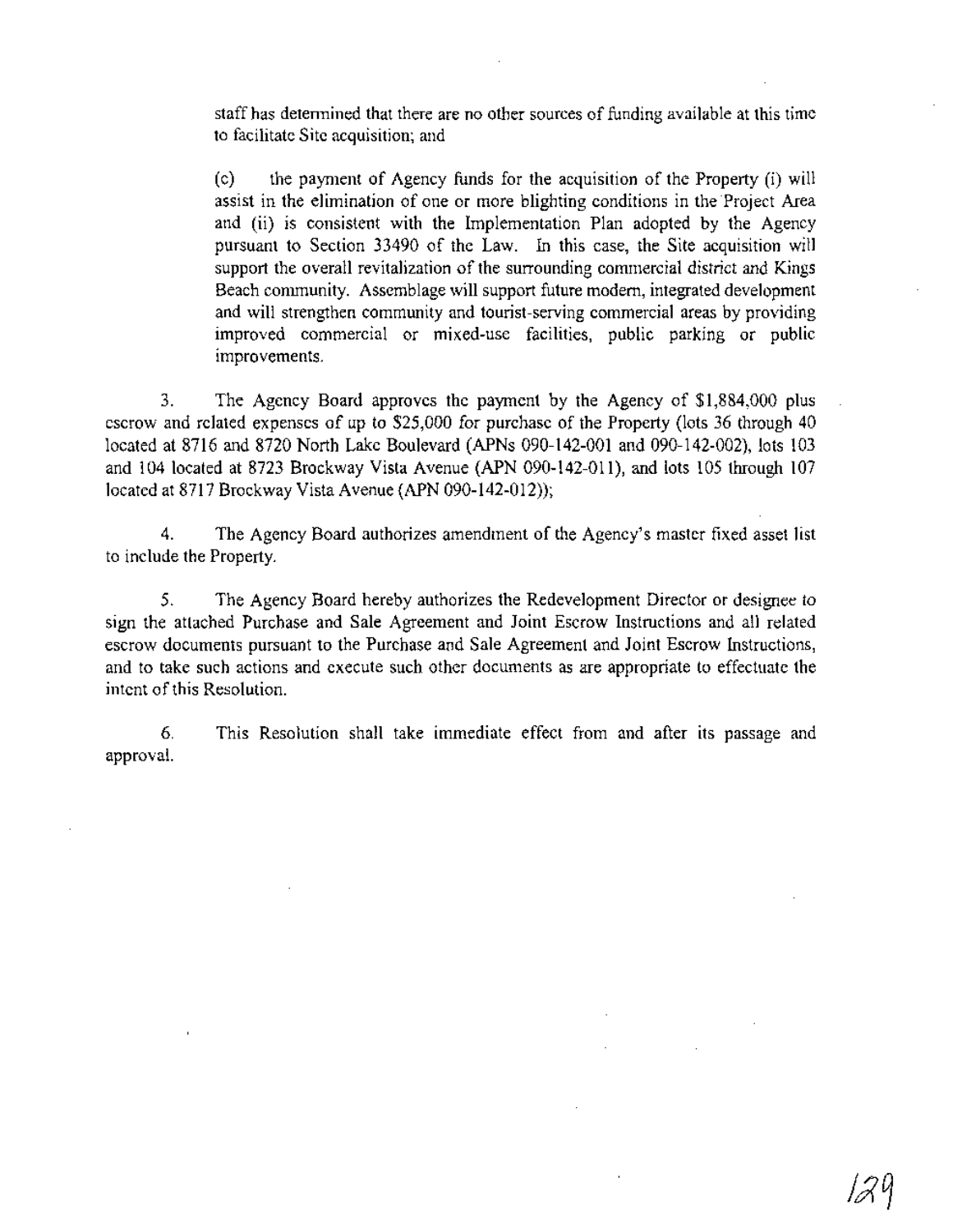

# **Everett Properties**

(30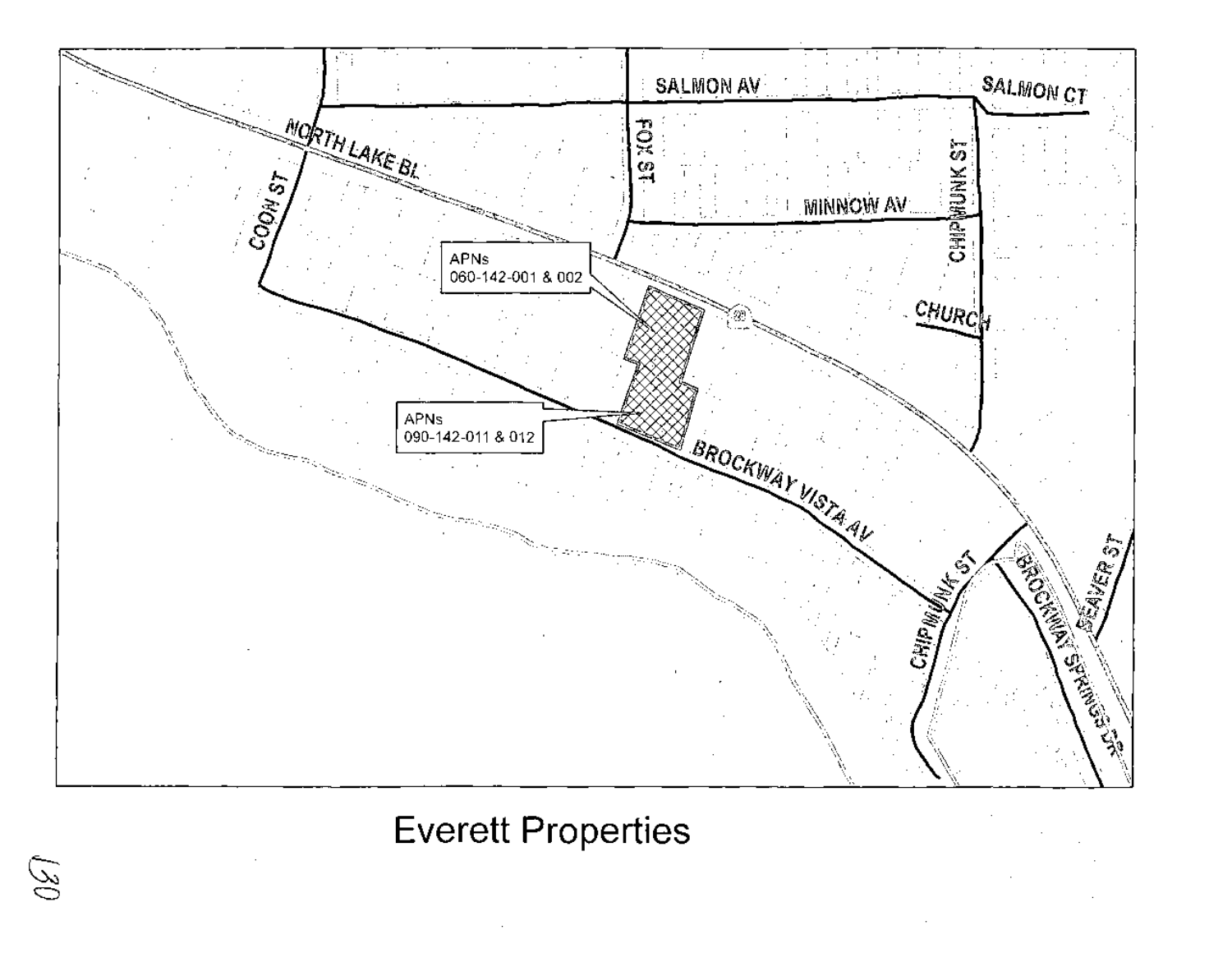#### PURCHASE AND SALE AGREEMENT

This Purchase and Sale Agreement (this "**Agreement**") is entered into effective as of \_\_\_\_\_\_,2009 (the date upon which this Agreement is approved by Buyer's governing board, and hereafter, the "Effective Date") by and between the Redevelopment Agency of the County of Placer, a public body, corporate and politic (the "Buyer") and George Carl Everett, Jr. and Andrea Cecille Everett, Trustees of the Everett Family Revocable Trust dated April 18, 1996 (the "Seller"). Buyer and Seller are collectively referred to herein as the "Parties."

#### RECITALS

A. Seller is the fee owner of that certain real property located in the unincorporated portion of Placer County known as Kings Beach, California at Lots 36 thru 40 located at 8716 and 8720 North Lake Boulevard, known as Placer County Assessor's Parcel Nos. 090-142-001 and 090-142-002 and Lots 103 and 104 located at 8723 Brockway Vista Avenue, known as Placer County Assessor's Parcel No. 090-142-011 and lots 105 thru 107 located at 8717 Brockway Vista Avenue, known as Placer County Assessor's Parcel No. 090-142-012, and more particularly described in Exhibit A attached hereto and incorporated herein (the "Land").

B. In accordance with the terms and conditions set forth in this Agreement, Seller desires to sell, and Buyer wishes to purchase, the Land, together with all improvements located thereon and all easements, hereditaments, and appurtenances belonging to or inuring to the benefit of Seller and pertaining to the Land, including without limitation, all coverage rights and development rights associated with the Land under the codes, procedures and policies of the Tahoe Regional Planning Agency ("TRPA") including without limitation, any TRPA approvals granted for the Land (all of the foregoing, collectively, hereinafter, the "Property"). The foregoing coverage rights and development rights shall be referred to in this Agreement as "Coverage Rights" and "Development Rights," respectively.

C. Buyer is a redevelopment agency existing pursuant to the Community Redevelopment Law (California Health and Safety Code Section 33000, et seq.), and pursuant to the authority granted thereunder, Buyer has the responsibility to carry out the Redevelopment Plan for the North Lake Tahoe Redevelopment Project Area ("Redevelopment Plan").

D. The Property is located in the area governed by the Redevelopment Plan, and the purchase of the Property as provided for in this Agreement is consistent with and furthers the goals and objectives of the Redevelopment Plan.

NOW, THEREFORE, for good and valuable consideration the receipt and sufficiency of which are hereby acknowledged, the Parties agree as follows:

1. Purchase and Sale ofthe Property. Subject to the tenns and conditions set forth herein, Seller agrees to sell, and Buyer agrees to purchase, the Property.

2. Purchase Price. The purchase price for the Property shall be as follows: \$384,000 for lots 105 thre<sup>21</sup>07 located on Placer County Assessor Parcel Number 090-142-012; \$300,000 for lots 103 thra $\mathcal{H}$ 04 located on Placer County Assessor Parcel Number 090-142-011; \$1,150,000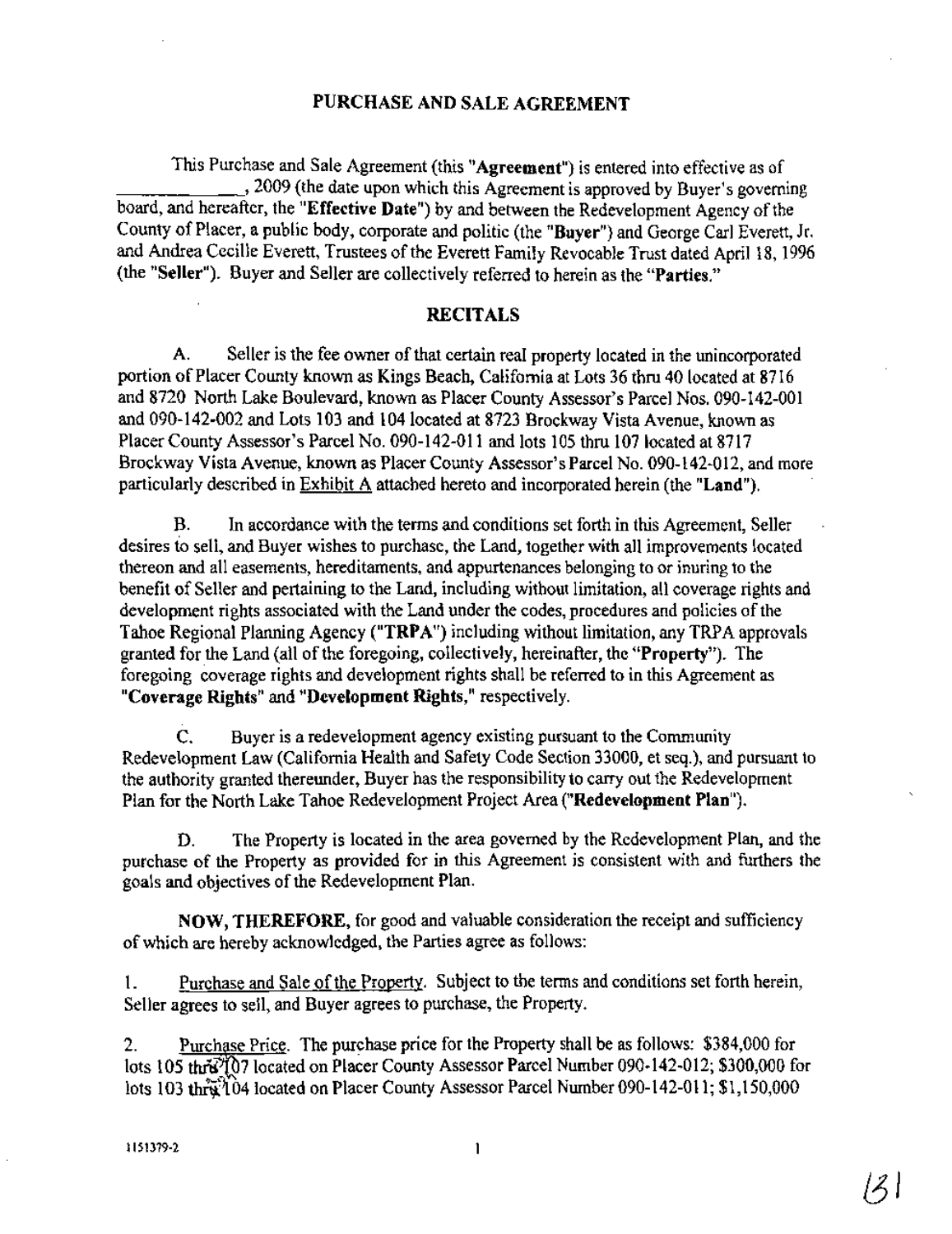for lots 36 thru 40 located on Placer County Assessor Parcel Numbers 090-142-001 and 090- 142-002. The Buyer shall also pay the Seller and additional \$50,000 for assignment of all plans studies, and documents pertaining to the parcel including all geotechnical information, soil . studies, hydrological information, etc: for Buyer's sole use in developing the site in the future. The total Purchase Price for all parcels and studies is (\$1,884,000.00) (the "Purchase Price").

3. Opening Escrow; Escrow Instructions. The Parties have, or within five (5) business days following the Effective Date shall, establish an escrow (the "Escrow") with the Truckee, California office of First American Title Company (hereafter, the "Escrow Agent" or "Title Company") whose address and telephone number are 10833 Donner Pass Road, Truckee, CA 96161, CA, (530) 587-4691. This Agreement, together with such supplemental instructions as the Parties may deliver to Escrow Agent, shall serve as joint escrow instructions to the Escrow Agent.

4. Payment of Purchase Price. Buyer shall deposit into Escrow the Purchase Price, together with Buyer's share of closing costs, no later than one (1) business day prior to the Close of Escrow (as defined below).

5. Due Diligence; Feasibility Determination. Seller grants Buyer the right to enter the Property for a period of forty-five (45) days commencing upon the Effective Date (the "Due Diligence Period") for the purpose of conducting at Buyer's expense, inspections and evaluations that Buyer deems necessary to evaluate the physical condition of the Property and the suitability of the Property for Buyer's intended use, including without limitation, hazardous materials testing, hydro-geologic testing, review ofTRPA Stream Zone Maps, all appropriate inquiry as that term is defined in 40 CFR Part 312, inspection of on-site drainage facilities and an evaluation of the economic and physical feasibility of the Property's development. Buyer shall obtain Seller's written consent, which shall not be unreasonably withheld, conditioned or delayed, prior to conducting any invasive testing of the Property, and Buyer shall cooperate with Seller to ensure that any such access and testing results in the least possible disruption of the Property. Buyer shall repair any damage to the Property caused by Buyer's inspections and tests and shall restore the Property to substantially the condition existing as ofthe Effective Date. Buyer hereby agrees to defend, indemnify and hold Seller hannless from and against any and all Claims (defined in Section 22.1) arising directly out of any investigative activities of Buyer or its agents or representatives on the Property during the Due Diligence Period, except to the extent arising upon the discovery of any latent conditions in the Property or any Hazardous Materials (defined in Section  $22.1$ ) not previously identified in, on or under the Property. If Buyer decides for any reason not to purchase the Property, then Buyer may terminate this Agreement by providing written notice to Seller by no later than  $5:00$  p.m. on the last day of the Due Diligence Period, and upon receipt of such notice, Escrow Agent shall be instructed to close the escrow, this Agreement shall terminate without further action by either Party, and thereafter neither Party shall have any further duties, obligations, rights, or liabilities under this Agreement, except pursuant to those provisions which expressly survive the termination of this Agreement.

6. Document Inspections. By no later than five (5) business days following the Effective Date, Seller shall make available to Buyer for Buyer's review all of the following documents in Seller's possession or control: (i) reports, studies and investigations related to the Property's physical condition including, soils reports and inspection reports; (ii) a disclosure statement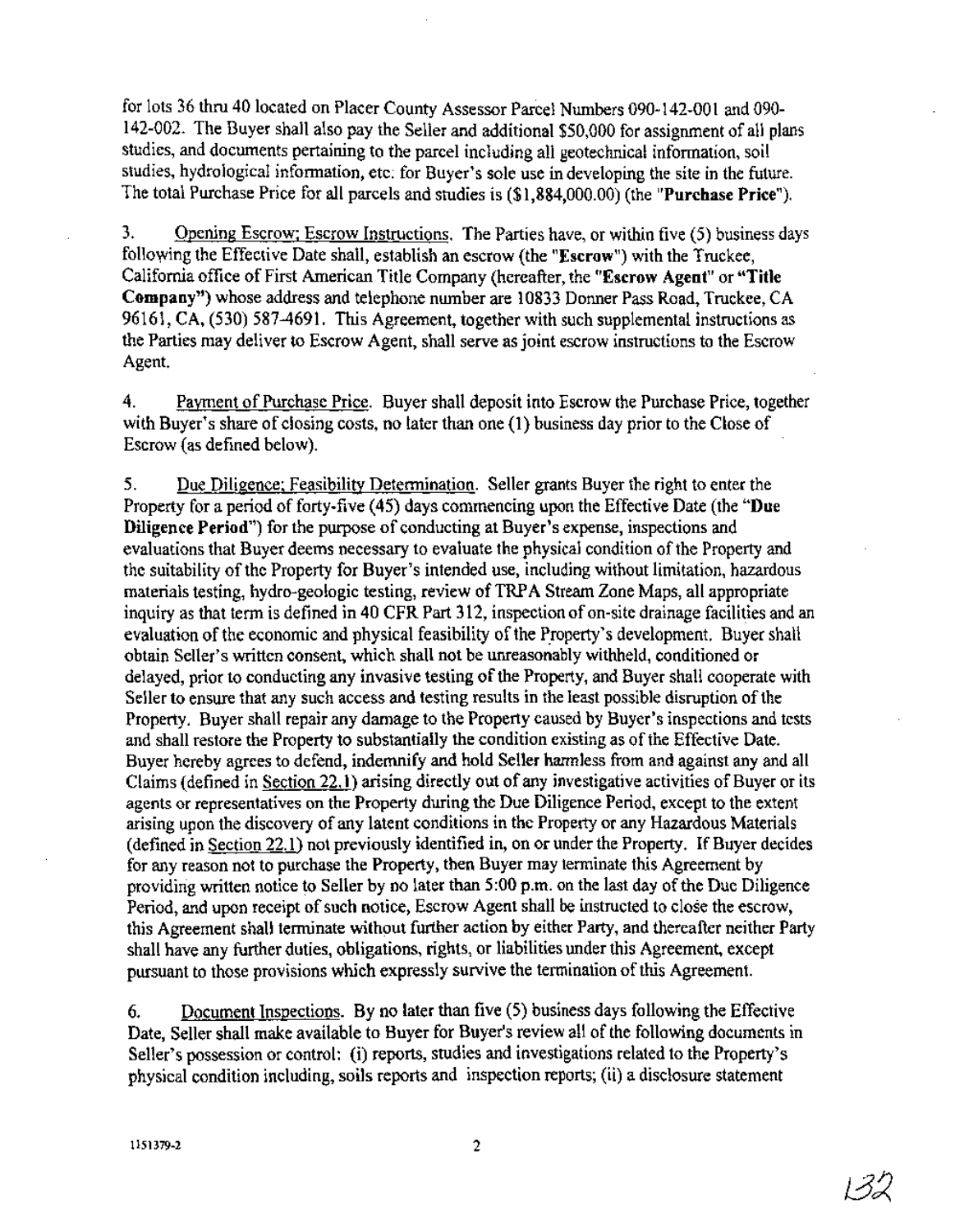regarding known conditions that may affect the value of the Property, including prior uses of the Property, environmental conditions, water rights and easements; (iii) architectural plans and drawings, surveys and specifications for the Property; (iv) records relating to any lawsuits pending against Seller, its agents or employees in connection with the ownership, operation, or management of the Property; (v) all leases, rental agreements, service, maintenance and all other agreements that will survive the Close of Escrow; (vi) TRPA Stream Zone Maps; and (vii) verification ofTRPA excess coverage fees, Development Rights and Coverage Rights for the Property. If Buyer does not approve any of the foregoing, then Buyer may terminate this Agreement by providing written notice to Seller by no later than 5:00 p.m. on the last day of the Due Diligence Period, and upon receipt of such notice, Escrow Agent shall be instructed to close the escrow, this Agreement shall terminatewithout further action by either Party, and thereafter neither Party shall have any further duties, obligations, rights, or liabilities under this Agreement, except pursuant to those provisions which expressly survive the termination of this Agreement.

6.1 Rent Roll; Tenant Leases. This section is not applicable.

6.2 Estoppel Certificates. This section is not applicable.

6.3 Assignment of Contracts. At Close of Escrow, Seller shall deliver to Buyer an assignment of contracts in form and substance satisfactory to Buyer pursuant to which Seller shall assign to Buyer those contracts affecting the Property that Buyer elects to assume.

7. Coverage Rights and Tree Preservation Requirements. Buyer shall have until the expiration of the Due Diligence Period to (i) verify the coverage as determined by TRPA, and (ii) determine the tree preservation requirements, ifany, related to the Property and the development thereof. If Buyer determines that either there is insufficient coverage to construct the project Buyer intends to develop on the Property or that the applicable tree preservation requirements render such development infeasible, Buyer may terminate this Agreement by providing written notice to Seller by no later than 5:00 p.m. on the last day of the Due Diligence Period, and upon receipt of such notice, Escrow Agent shall be instructed to close the escrow. this Agreement shall terminate without further action by either Party, and thereafter neither Party shall have any further duties, obligations, rights, or liabilities under this Agreement, except pursuant to those provisions which expressly survive the termination of this Agreement.

8. Reserved.

9. Relocation. This section is not applicable.

# 10. Review of Title; Title Insurance.

10.1 Review ofTitle. Buyer acknowledges receipt of a Preliminary Title Report for the Property issued by Escrow Agent and dated as of (collectively, the **"Preliminary** Report"). Seller shall notify Buyer immediately regarding any change to the condition of title to the Property. Should any new facts or circumstances related to title of the Property be discovered after the Effective Date pursuant to an updated title report or otherwise, Buyer shall have the right to object to such fact or circumstance or terminate this Agreement. If Buyer makes an objection pursuant to this Section, Seller, within five (5) business days after receipt of Buyer's objection, shall notify Buyer in writing whether Seller elects to (i) cause the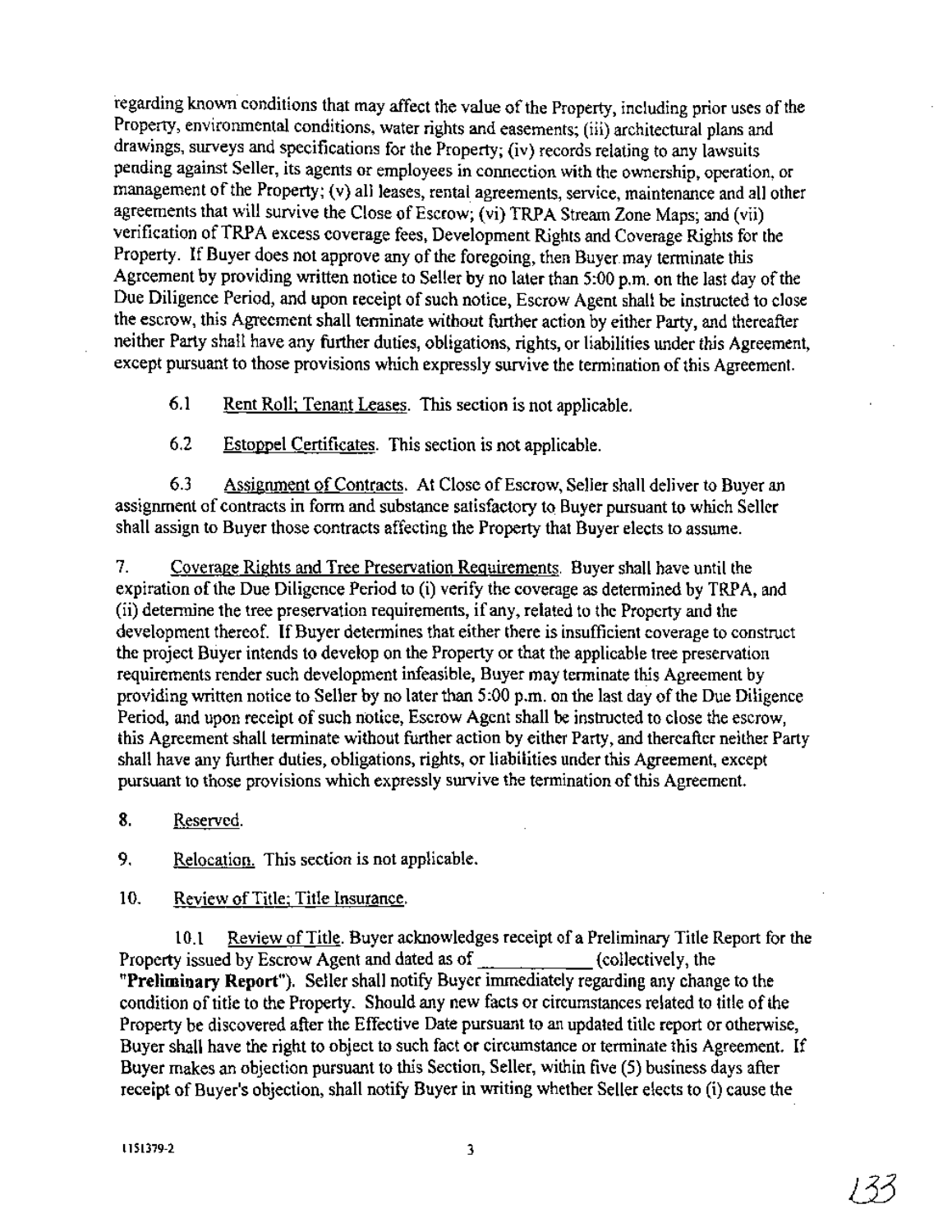exception to be removed from title, (ii) obtain a commitment from Escrow Agent for an appropriate endorsement to the policy of title insurance to be issued to Buyer, reasonably acceptable to Buyer, insuring against the objectionable exception, or (iii) terminate this Agreement unless Buyer elects to take title subject to such exception. Seller's failure to so notify Buyer of its election shall be deemed to be Seller's election to cause the exception to be removed from title. If Seller fails to remove or satisfy any title exception to the satisfaction of Buyer, Buyer shall have the option, in Buyer's sole discretion, to terminate this Agreement or to accept title subject to such exception. If Buyer or Seller elects to terminate this Agreement pursuant to this Section, Escrow Agent shall be instructed to close the escrow, and all rights and obligations ofthe Parties hereunder shall terminate except those rights and obligations that expressly survive termination of this Agreement.

10.2 Title Insurance. It shall be a condition to the Close of Escrow, that Title Company shall be committed to issue to Buyer an ALTA Owner's Policy of Title Insurance in the amount of the Purchase Price for the benefit and protection of Buyer, showing title to the Property vested in Buyer subject only to exceptions to title approved by Buyer as described in Section 10.1 and Section 18 and with such endorsements reasonably requested by Buyer (the "Title Policy"). Failure of such condition shall entitle Buyer to terminate this Agreement. Upon such termination, all rights and obligations of the Parties hereunder shall terminate except those rights and obligations that expressly survive termination of this Agreement.

11. Agency Board Approval. If the governing board of Buyer has not approved this Agreement prior to the termination of the Due Diligence Period, Buyer may terminate this Agreement by providing written notice to Seller by no later than  $5:00$  p.m. on the last day of the Due Diligence Period, and upon receipt of such notice, Escrow Agent shall be instructed to close the escrow, this Agreement shall terminate without further action by either Party, and thereafter neither Party shall have any further duties, obligations, rights, or liabilities under this Agreement, except pursuant to those provisions which expressly survive the termination of this Agreement.

#### 12. Right of First Offer.

12.1 Except as provided in this Section 12, during the Right of First Offer Term (defined in Section 12.7 below), Buyer shall not Transfer or agree to Transfer the Property without first offering to sell the Property to Seller. "Transfer" means any sale, transfer, or conveyance of all or any portion of the Property or Buyer's interest in the Property with the exception of: (i) any Transfer of the Property to the County of Placer, (ii) any Transfer pursuant to a recorded instrument that requires the Property to be used solely for commercial development, mixedused development, public parking, or a combination thereof and (iii) any lease, lease-back, mortgage, assignment or pledge or other transfer of the buyer's interest in all or any portion of the Property made by the Buyer in order to secure financing for the acquisition, construction, development or use of the Property.

12.2 Prior to Buyer's entering into an agreement for the marketing of the Property or otherwise Transferring or agreeing to Transfer the Property during the Right of First Offer Term, Buyer shall offer in writing (the "First Offer") to sell the property to Seller on the same terms and conditions that Buyer would then be willing to offer toa third party. The First Offer shall, at a minimum, include the following information: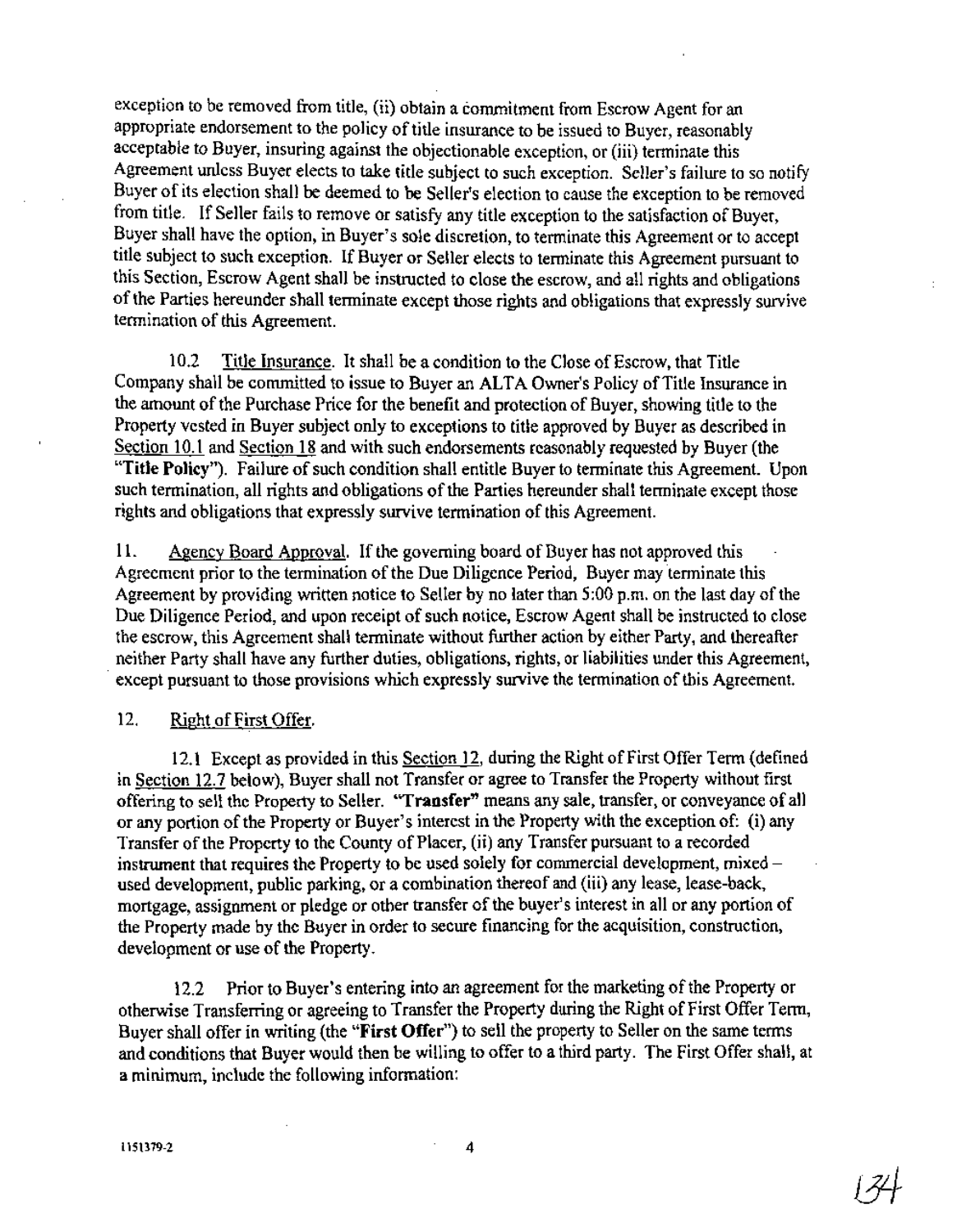- (i) the purchase price;
- (ii) the method of payment of the purchase price;<br>(iii) the amount and terms of any Buyer financine;
- the amount and terms of any Buyer financing;
- $(iv)$  the amount of the required earnest money deposit; and
- (v) the time and location for the close of escrow.

12.3 Seller shall have thirty (30) days from the date of the First Offer to accept the First Offer (the" Acceptance Period") by delivering to Buyer its acceptance on or before 5:00 p.m. Pacific time on the last day of the Acceptance Period. If Seller fails to accept the First Offer before the Acceptance Period ends, the First Offer shall be deemed rejected.

12.4 If Seller responds to the First Offer with anything other than an unequivocal, unconditional acceptance or rejection, the right of first offer shall terminate and the response shall be deemed an offer to purchase the Property on the terms and conditions in the response (the "Counter Offer"). Buyer shall be entitled to accept or reject the Counter Offer in Buyer's sole discretion, and if Buyer rejects the Counter Offer, the Counter Offer shall be deemed to be a rejection of the First Offer.

12.5 If Seller accepts the First Offer, Seller shall have sixty (60) days following acceptance of the First Offer ("Closing Period") to consummate the purchase of the Property pursuant to the terms and conditions of the First Offer. If Seller fails to consummate the purchase of the Property within the Closing Period, any earnest money paid by Seller pursuant to the acceptance shall be paid to Buyer as Buyer's liquidated damages, and the agreement to purchase the Property together Seller's rights pursuant to this Section 12.5 shall be terminated. After the termination, Buyer shall be free to enter into an agreement for the sale of the Property with a third party on whatever terms Buyer may choose to offer without further obligation under this Agreement;

12.6 Term. Seller's right offirst offer pursuant to this Section 12 shall begin on the date that the Land is conveyed to Buyer and shall continue until 5:00 p.m. Pacific Time on July 31,2011 ("Right of First Offer Term"), unless terminated sooner in accordance with the terms of this Section 12.

12.7 Termination. The rights and obligations of the parties under this Section 12 shall automatically terminate and have no further effect upon the first of the following events to occur:

(a) The expiration of the Term set forth in Section 12.6; or

(b) Seller rejects a First Offer or a Second Offer and Buyer subsequently consummates a sale of the Property to a third party pursuant to the terms of this Agreement; or

(c) Buyer transfer the Property pursuant to an instrument that requires the Property to be used for commercial, mixed-use, public parking, or a combination thereof; or (d) Agency develops the Land as commercial, mixed-use, public parking or a

combination thereof. .

J3S-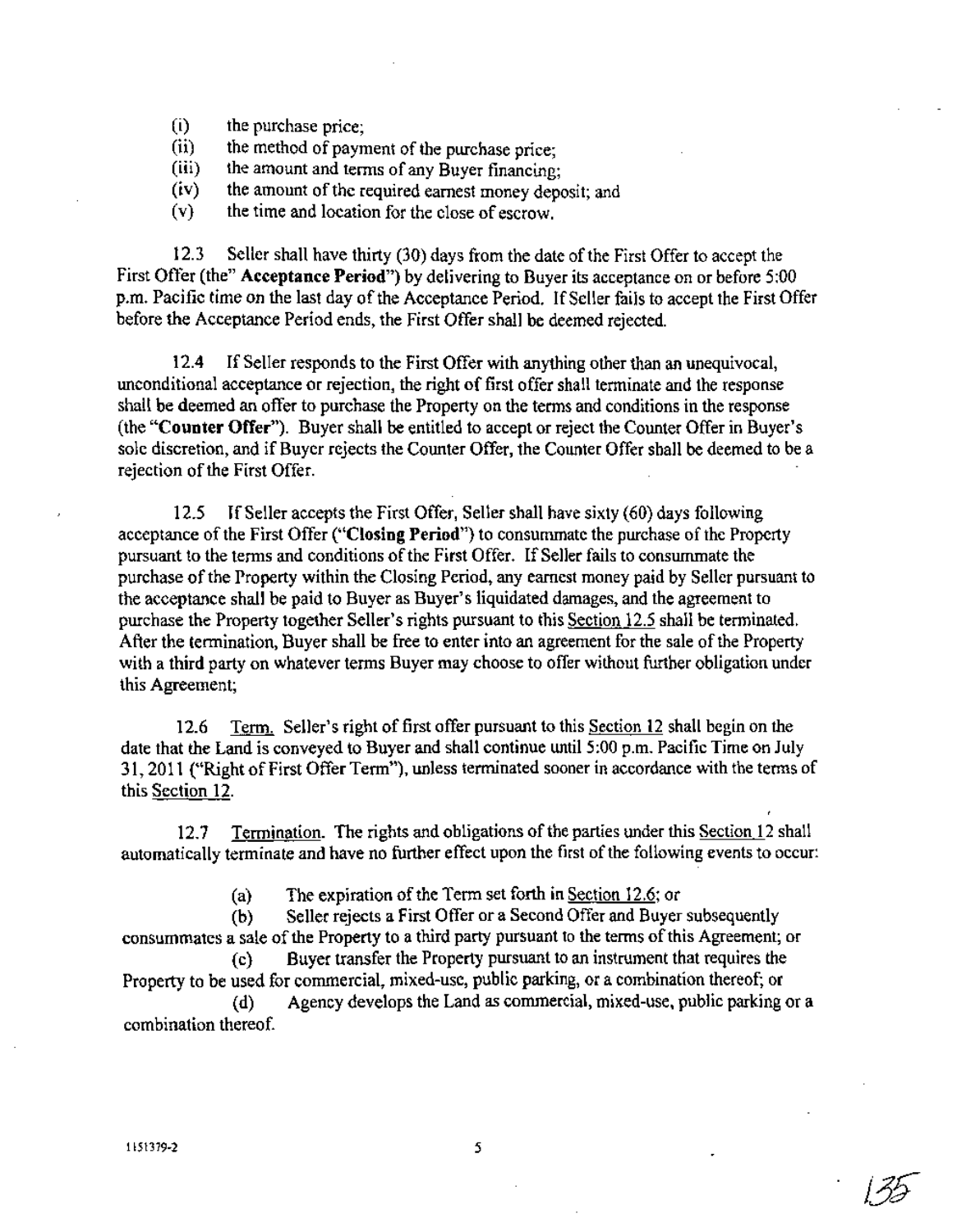12.8 No Assignment. The right of first offer provided pursuant to this Section 12 is personal to Seller and may not be assigned by operation of law or otherwise without the express written consent of Buver.

12.9 Time of Essence. Time is of the essence with respect to the provisions of this Section 12.

12.10 Memorandum for Recordation. Buyer and Seller agree that this Agreement or a Memorandum of Right of First Offer shall be recorded in the official records of Placer County. Upon the expiration of the Right of First Offer Term as set for in Section 12.6 or upon the termination of the right of first offer pursuant to Section 12.7 Buyer and Seller each agree to execute and record such instruments as may be necessary to reconvey the Memorandum.

13. Representations and Warranties of Seller. Seller hereby represents and warrants the matters set forth in this Section 13 to be true to the best of Seller's knowledge as ofthe Effective Date and as of the Closing Date. Prior to the Closing Date, upon request of Buyer, Seller shall deliver to Buyer a certificate dated as of the Closing Date, signed by Seller, certifying that the representations and warranties are true to the best of Seller's knowledge as of the Closing Date. Such representations shall survive the closing and-conveyance of title to the Property. For -purposes ofthis Agreement, "Seller's knowledge" shall mean the actual present knowledge of Seller and the employees and agems of Seller.

a. Seller has the legal power, right and authority to enter into this Agreement and the instruments and documents referenced herein, and to consummate the transactions contemplated hereby. The individuals executing this Agreement and the instruments referenced herein on behalf of Seller have the power, right and authority to bind Seller.

b. Neither the execution of this Agreement nor the consumunation of the transactions contemplated hereby will result in a breach of or constitute a default under any agreement, instrument, or other obligation to which Seller is a party or by which Seller or the Property may be bound.

c. There is no claim, action, litigation, arbitration or other proceeding pending or, to the best of Seller's knowledge, threatened against Seller which relates to the Property or the transactions contemplated hereby or which could result in the imposition of a lien against the Property or have an adverse effect on the Property or its operation. If Seller receives notice of any such claim, litigation, arbitration or proceeding prior to the Closing Date, Seller shall promptly notify Buyer of the same in writing.

d. There are no leases, rental agreements, management agreements, contracts, warranties, guaranties, bonds or other agreements which will affect the Property or which will be obligations of Buyer after the Closing Date, other than as disclosed in writing to Buyer or as specifically approved by Buyer.

e. To the best of Seller's knowledge, neither the Property nor Seller is in violation of, and Seller has not received any written notice of any violation of, any law, ordinance, regulation, order or requirement applicable to the Property including without limitation,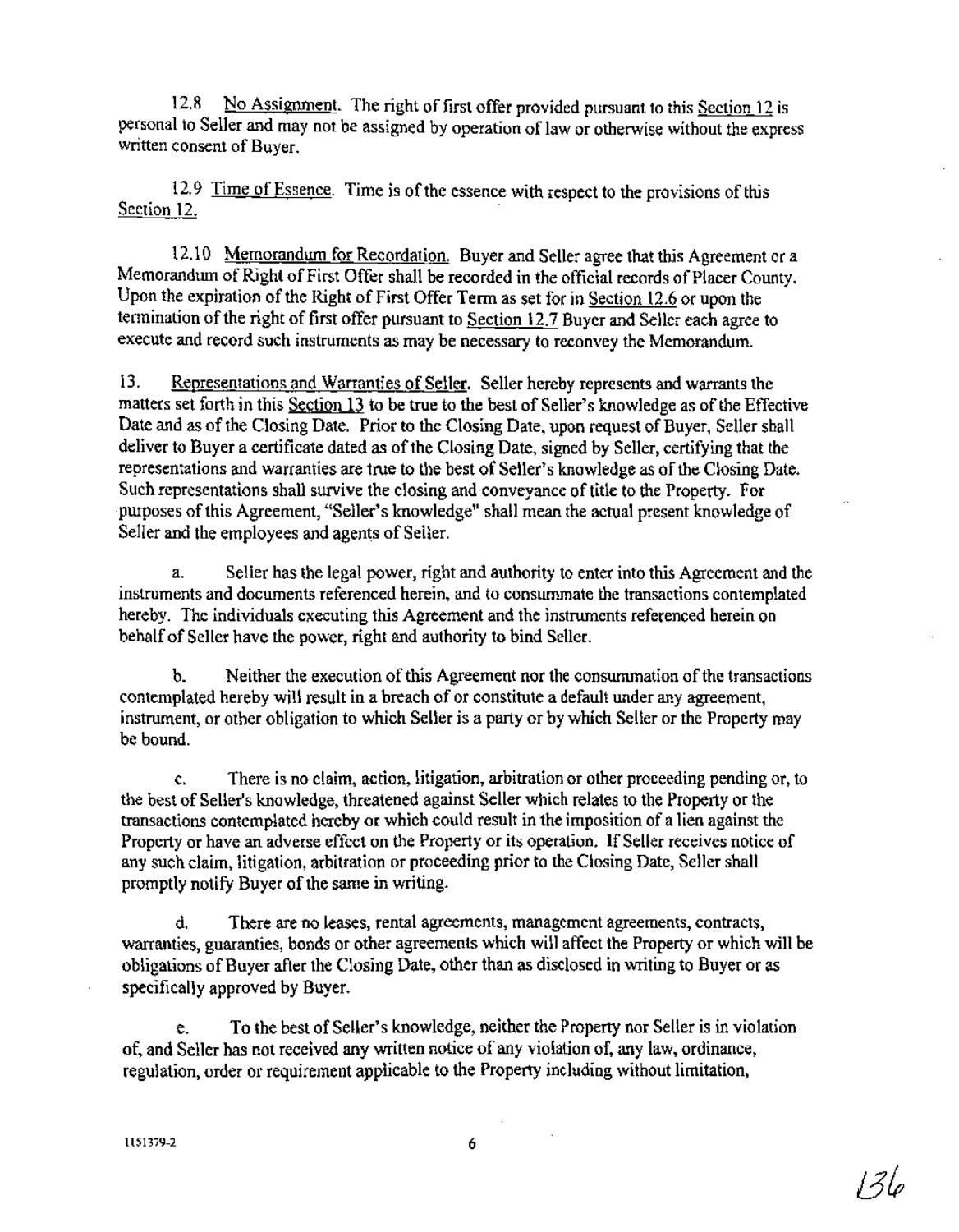requirements imposed under any recorded covenants, conditions, restrictions, easements or other rights affecting the Property, other than as disclosed to Buyer in writing. If Seller receives such a notice prior to the Closing Date, Seller agrees to immediately notify Buyer.

f. Seller has no knowledge, except as otherwise disclosed in writing or in any of the documents delivered to Buyer pursuant to this Agreement, of the existence or prior existence in, on or under the Property of any Hazardous Materials.

g. Seller is not a "foreign person" under Section 1445 ofthe Internal Revenue Code.

h. Seller shall not sell any Coverage Rights or Development Rights associated with the Property to any party other than Buyer prior to the termination ofthis Agreement or the Close of Escrow.

During the term of this Agreement, Seller shall have a continuing duty to notify Buyer of any material facts that would render any of the representations set forth above false.

14. Representations and Warranties of Buyer. Buyer hereby represents and warrants the matters set forth below to be true to the best of Buyer's knowledge as of the Closing Date. Such representations shall survive the closing and conveyance of title to the Property.

a. Buyer has the legal power, right and authority to enter into this Agreement and the instruments and documents referenced herein, and to consummate the transactions contemplated hereby. The individuals executing this Agreement and the instruments referenced herein on behalf of Buyer hereby represent and warrant that they have the power, right and authority to bind Buyer.

b. Neither the execution of this Agreement nor the consummation of the transactions contemplated hereby shall result in a breach of or constitute a default under any agreement, instrument, or other obligation to which Buyer is a party or by which Buyer may be bound.

15. Close of Escrow.

15.1 Closing Date. Unless this Agreement is terminated pursuant to the terms hereof or extended by mutual consent of the Parties, escrow shall close within sixty (60) days following the Effective Date. Upon Close of Escrow, Seller shall convey the Property to Buyer by grant deed in form approved by Buyer (the "Grant Deed"). The "Closing Date" or "Close of Escrow" hereunder shall be the date that the Grant Deed is recorded in the Official Records of Placer County.

15.2 Seller Deposits into Escrow. No later than three (3) business days prior to Close of Escrow, Seller shall deposit into escrow all of the following: (i) the Grant Deed, duly execufed and acknowledged by Seller; (ii) Seller's affidavit that Seller is not a "foreign person" as defined in the federal Foreign Investment in Real Property Tax Act of 1980 and the 1984 Tax Reform Act; (iii) Seller's California Form 593-W; (iv) Assignment of Leases (as described in Section 6.1) executed by Seller; (v) evidence that all utilities payable with respect to the Property have been paid prorated as of the Closing Date; (vi) Tenant Estoppels (as described in Section 6.2); (vii) all original leases, rental agreements and contracts to be assumed by Buyer; and (viii)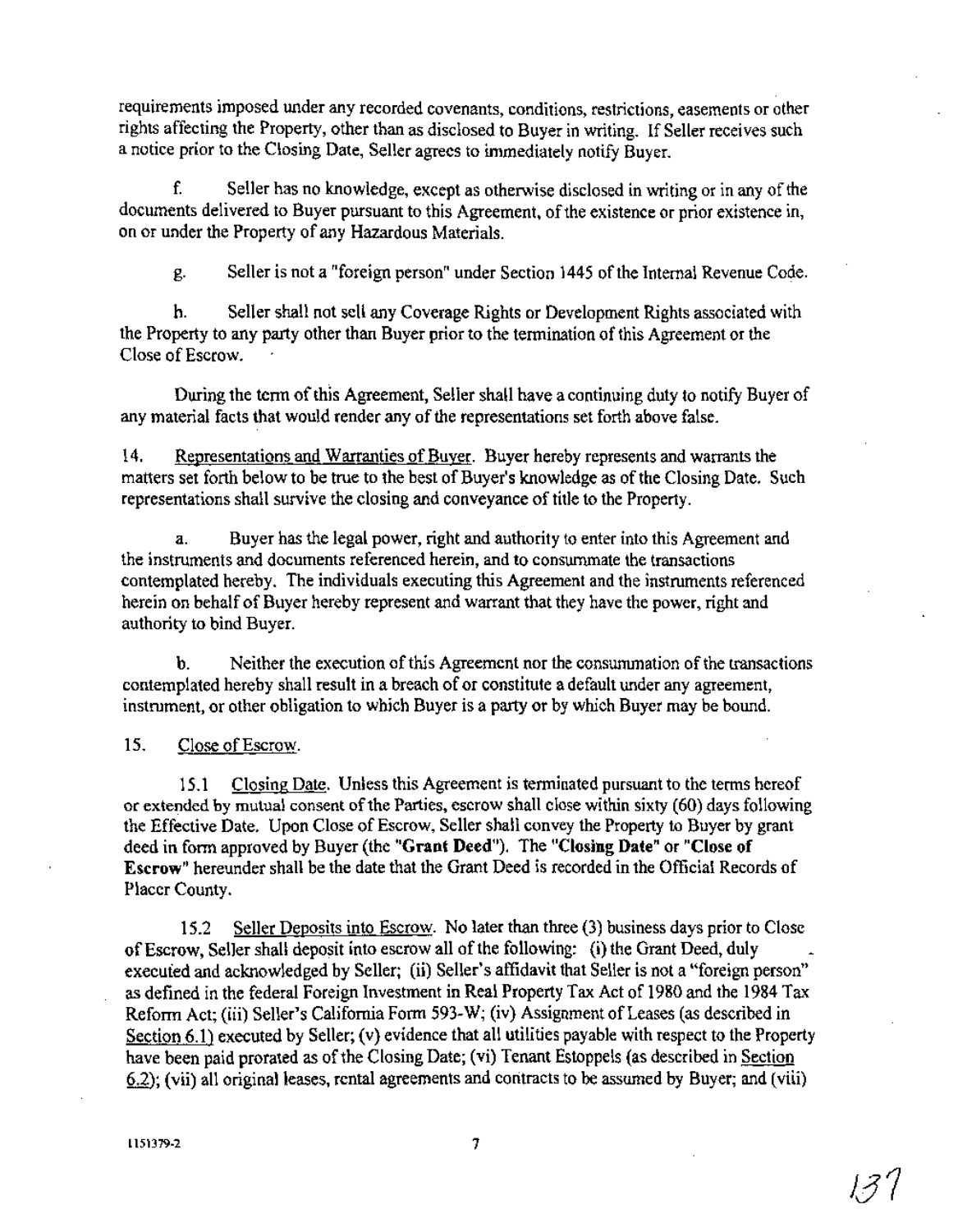such other documents and instruments as the Escrow Agent may reasonably require to consummate the transactions contemplated by this Agreement.

> 15.2.a Internal Revenue Service 1031 Tax Deferred Exchange. Buyer acknowledges that Seller may elect to perform an Internal Revenue Service 1031 Tax Deferred Exchange at no cost or obligation to Buyer. Seller shall notify Buyer in a timely manner if such an event is planned. Buyer shall cooperate fully with all documentation and information to effectuate the 1031 Tax Deferred Exchange.

15.3 Buyer Deposits into Escrow. No later than three (3) business days prior to Close ofEscrow, Buyer shall deposit into escrow all ofthe following: (i) Certificate of Acceptance, duly executed and acknowledged by Buyer; (ii) Assignment of Leases (as described in Section §J.) executed by Buyer; and (iii) such other documents and instruments as the Escrow Agent may reasonably require to consummate the transactions contemplated by this Agreement. No later than one (1) business day prior to Close of Escrow, Buyer shall deposit into escrow funds in the amount equal to: the Purchase Price, the cost of the Title Policy, and the cost of escrow and recording fees, less any prorations, taxes or fees payable by Seller.

15.4 Costs of Escrow and Closing. Buyer shall pay all closing costs and expenses of escrow including Seller's Placer County Transfer Tax estimated at \$8,000. Buyer shall pay the cost of Buyer's policy of title insurance. Seller shall be solely responsible for all costs related to actions contemplated under Section 15.2.a of this Agreement.

15.5 Prorations and Adjustments. General and special real estate and personal property taxes and assessments and utility and service charges (including any that may be assessed after Close of Escrow but which pertain to the period prior to the transfer of title to the Property to Buyer, regardless of when or to whom notice thereof is delivered) shall be prorated as of the Closing Date. All prorations shall be made on the basis of the actual days in a month and a three hundred sixty-five (365) day year.

15.6 Closing. The Escrow Agent shall close escrow by (i) causing the Grant Deed to be recorded in the Official Records of Placer County, (ii) issuing the Title Policy and delivering the same to Buyer, (iii) delivering to Seller the monies constituting the Purchase Price less prorated amounts and charges to be paid by or on behalf of Seller, (iv) delivering to Buyer a conformed copy of the Grant Deed indicating recording information thereon, and  $(v)$  delivering to Buyer the Assignment of Leases and the Tenant Estoppels, together with the original leases, contracts and agreements to be assumed by Buyer. Possession of the Property shall be delivered to Buyer at Close of Escrow (subject to Section 9.1).

16. Buyer's Conditions to Closing. Buyer's obligation to purchase the Property is expressly contingent upon Buyer's approval of the condition of the property pursuant to Sections 5, 6, and I (Due Diligence; Document Inspection; Coverage Rights), and the approval ofthis Agreement by Buyer's governing board. In addition, the Close of Escrow and Buyer's obligation to purchase the Property are subject to the satisfaction of all of the following conditions or Buyer's written waiver thereof (in Buyer's sole discretion) on or before the Closing Date: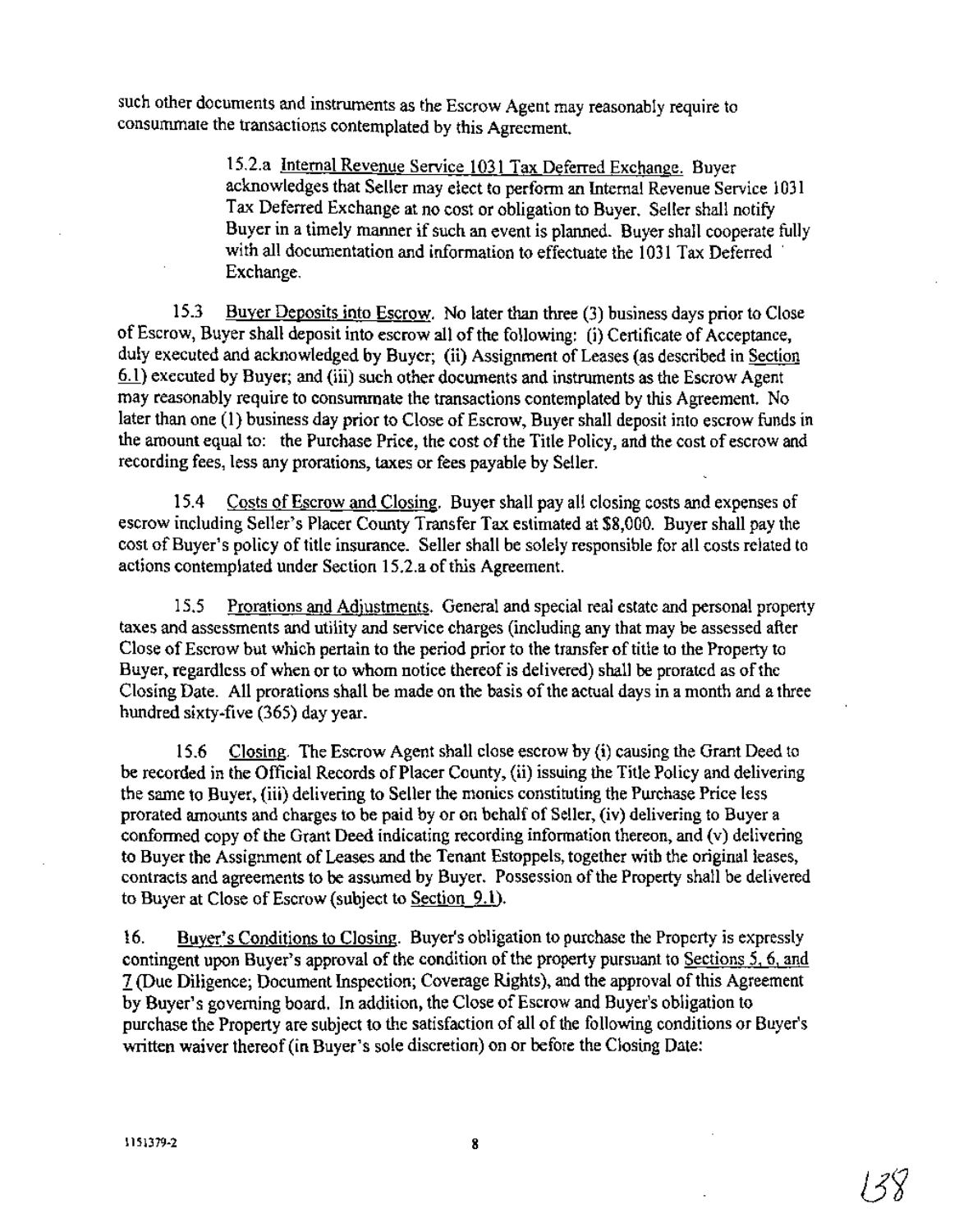(i) Seller shall have performed all obligations to be performed by Seller pursuant to this Agreement.

(ii) Seller's representations and warranties herein shall be true and correct in all material respects as of the Closing Date.

(iii) The Title Company shall be irrevocably committed to issue the Title Policy to Buyer, effective as of the Closing Date in accordance with Section 10.2.

(iv) There shall be no moratorium, prohibition or any other measure, rule, regulation or restriction, including, without limitation, any moratorium on the provision of or hook-up to public utilities, which was not in force as of the end of the Due Diligence Period and the effect of which would be to preclude any inspections, or the issuance of any building or other permits, or construction on or development of the Property as contemplated by Buyer. The occurrence of any of the foregoing shall entitle Buyer to terminate this Agreement.

(v) Seller shall not have sold, assigned, conveyed or otherwise transferred any Development Rights or Coverage Rights to any party other than Buyer. Buyer acknowledges that Seller shall maintain ownership and rights, including rights to sell or transfer one (1) Tourist Accommodation Unit that is attributable to the Land.

(vi) Seller shall have paid all utility bills payable with respect to the Property, prorated as of the Closing Date.

(vii) At Seller's sole cost and expense, Seller shall have corrected all building code violations relating to health and safety at the Property, if applicable.

17. Seller's Conditions to Closing. The Close of Escrow and Seller's obligation to sell and convey the Property to Buyer are subject to the satisfaction of the following conditions or Seller's written waiver (in Seller's sole discretion) of such conditions on or before the Closing Date:

(i) Buyer shall have performed all obligations to be performed by Buyer pursuant to this Agreement before Closing Date.

(ii) Buyer's representations and warranties set forth herein shall be true and correct in all material respects as of the Closing Date.

18. Condition of Title. At the Close of Escrow, Seller shall deliver insurable title to the Property, free and clear of all liens, encumbrances, clouds and conditions, rights of occupancy or possession except:

a. applicable building and zoning laws and regulations;

b. any lien for current taxes.and assessment not yet delinquent;

c. any liens, encumbrances, clouds, conditions, or exceptions arising due to the actions of Buyer; and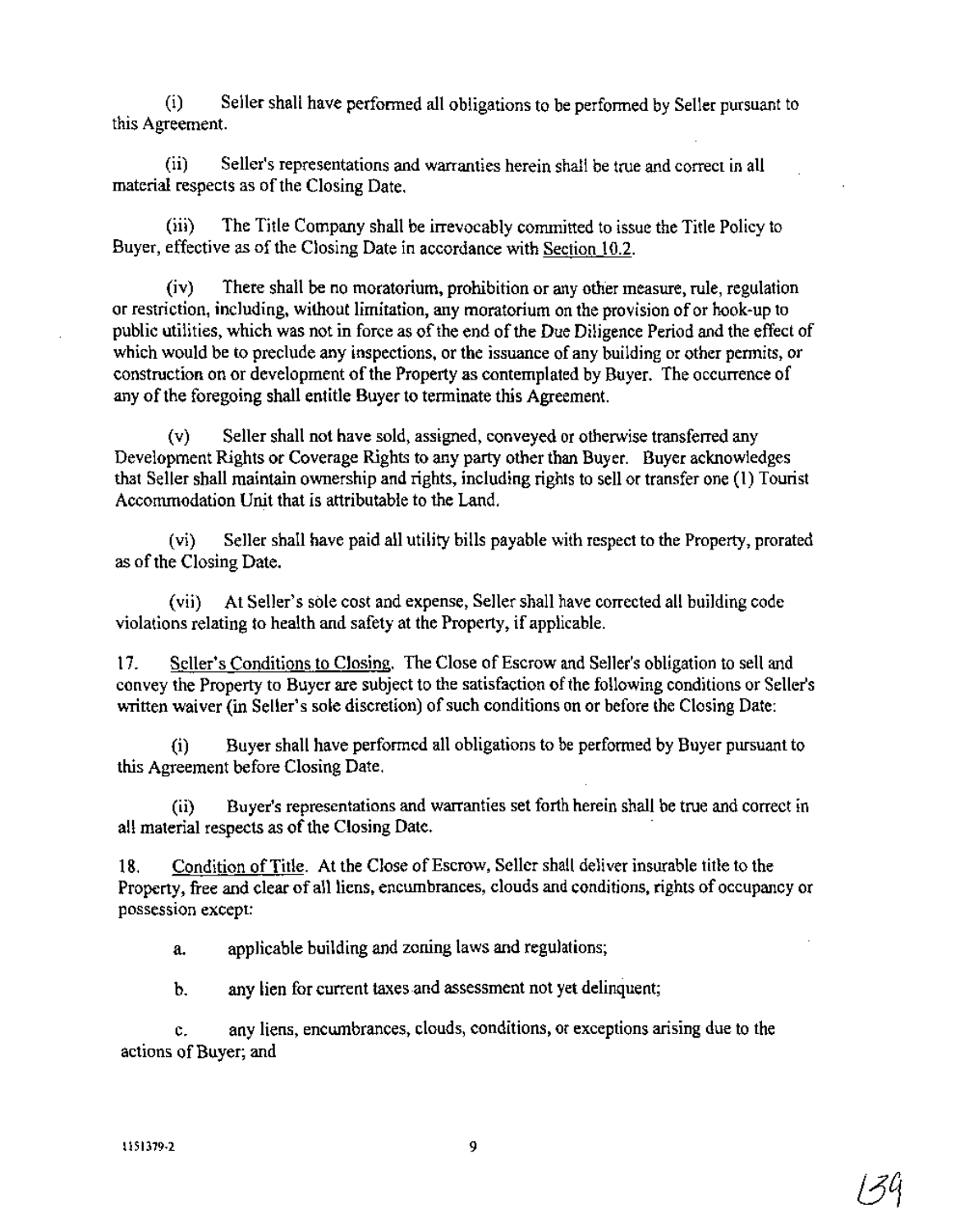d. any title exceptions Buyer has approved pursuant to Section  $10$  or exceptions for which Seller has obtained an appropriate endorsement pursuant to Section 10.

o 19. Seller's Covenants. Seller covenants that (i) absent the written consent of Buyer, Seller shall not enter into or renew, replace or modify any agreement regarding the sale, rental, use, management, repair, improvement, or any other matter affecting the Property that will be binding on Buyer or the Property after the Closing Date; (ii) Seller shall not permit any liens, encumbrances, or easements to be placed on the Property, other than as approved in writing by Buyer; (iii) Seller shall not permit any act of waste or act that would tend to diminish the value ofthe Property for any reason, except that caused by ordinary wear and tear; (iv) until the Close of Escrow, Seller shall maintain the Property in accordance with Seller's established practices, and in a condition as of the Effective Date, ordinary wear and tear excepted, and shall, at Seller's expense, make all repairs necessary to maintain the Property in such condition; and (v) Seller shall make no material alteration to the Property or the improvements located thereon without Buyer's prior written consent.

20. Buyers Conditions After Closing Escrow. The following conditions shall survive after close of escrow:

20.1 Fencing. Buyer agrees to provide at Buyer's expense a boundary fence after close of escrow surrounding the Land. Buyer shall provide Seller northern access to Seller's property located on Placer County Assessor Parcel Number (APN) 090-140-012, lots 108 and 109. The northern access shall consist of a double gate. Seller shall be responsible for securing the gate. Buyer will not be responsible for securing or maintaining any of Buyer's personal items on APN 090-140-012, lots 108 and 109. Buyer agrees to provide the access gate without obstruction. Seller acknowledges that it is the intent of Buyer to develop the Property at a later date and Seller shall cooperate with Buyer in the development of the Property. This condition does not run with the land and shall terminate if Seller transfers APN 090-140-012 lots 108 and 109. A transfer shall be defined as any total or parietal sale, assignment or conveyance, or any trust of power, or any transfer in any other mode or form, of or with respect to any ownership interest in APN 090-140-012 lots 108 and 109.

Seller may elect to install perimeter fencing utilizing its own contractor and at Seller's expense (but subject to reimbursement as described in this Section). The fencing shall be around the west, north and east boundary of lots 108 and 109. The fencing shall consist of a 6' sold wood fencing. At the north boundary of Lot  $# 109$  a sliding double gate shall be installed as referenced in the Agreement. Seller shall submit the contractor's bid to the Buyer for approval prior to accepting such bid. Provided that the Buyer has provided prior written approval of the budget, the Buyer shall reimburse Seller for 50% of the costs incurred for fencing material and labor within thirty (30) days following Seller's submittal of an invoice for such costs to the Buyer.

Seller shall cause its contractor to pay prevailing wages for the installation of the fencing as those wages are determined pursuant to California Labor Code Section 1720 et seq. and the regulations adopted pursuant thereto (collectively, the **"Prevailing Wage** Laws") and to comply with all other applicable provisions of the Prevailing Wage Laws. Seller shall cause the contractor to keep and retain such records as are necessary to determine if such prevailing wages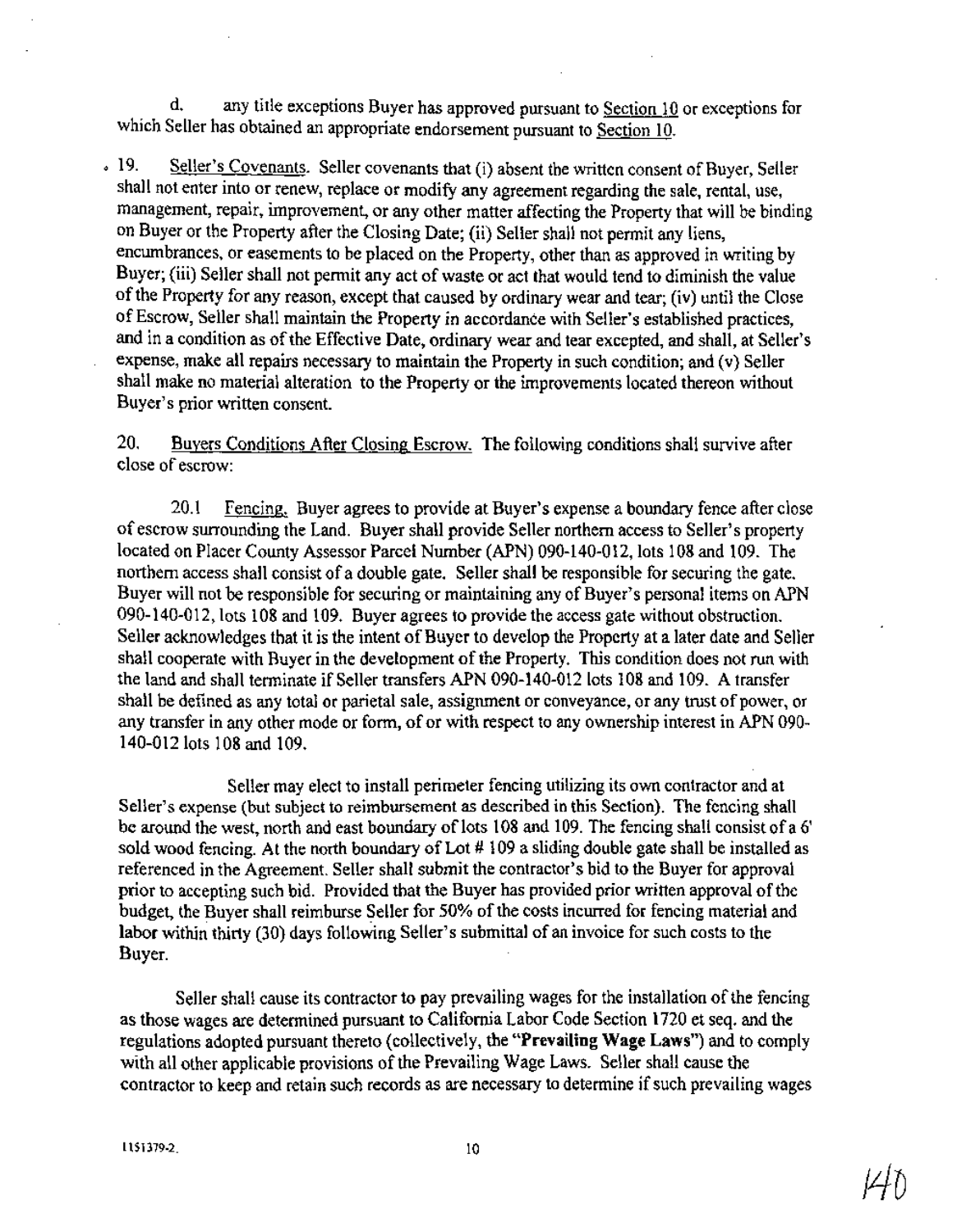have been paid as required pursuant to Prevailing Wage Laws. Seller shall indemnify, defend (with counsel approved by Buyer) Buyer and its elected and appointed officers, officials employees, agents and representatives (all of the foregoing, collectively the Indemnitees") harmless from and against all liabilities, loss, damages, fines, deficiencies, penalties, claims, demands, suits, actions, causes of action, legal or administrative proceedings, judgments, costs and expenses (including without limitation reasonable attorneys' fees and court costs) (all of the foregoing, collectively "Claims") which directly or indirectly, in whole or in part, are caused by, arise from, or relate to the failure or alleged failure of any person or entity to pay prevailing wages as determined pursuant to Prevailing Wage Laws in connection with the work described in this Section. The provision soft hi Section shall survive the close of escrow and recordation of the Grant Deed.

20.2 Landscape Maintenance Along Brockway Vista Avenue. Both Parties agree that it is important to maintain the existing landscaping along Brockway Vista Avenue. Buyer shall maintain the water supply and sprinkler system to protect and maintain the landscaping and provide a visual screen. Seller shall grant with this Agreement a right of access to Buyer and Buyer's contractors to protect and maintain the vegetation and irrigation system until such time as Buyer develops the Land. When Buyer develops the Land, Buyer shall stub out a water connection to APN 090-140-012, lots 108 and 109 for Seller to maintain at its own expense. At that time, Seller shall be responsible for maintain the landscaping along Brockway Vista Avenue on its lots 108 and 109 and any obligations of the Buyer under Section 20.2 shall be terminated.

20.3 Ingress and Egress Along Brockway Vista Avenue. Buyer agrees not to provide public vehicle or pedestrian access from the Land to Brockway Vista Avenue upon completion of a development, except for access required by any applicable federal, state, or local requirement. Any ingress or egress from the Land shall be limited to North Lake Boulevard.

21. Damage and Destruction. In the event of any damage or other loss to the Property, or any portion thereof, caused by fire or other casualty'prior to the close of escrow in an amount not exceeding \$50,000, Buyer shall not be entitled to terminate this Agreement, but shall be obligated to close the escrow and purchase the Property as provided in this Agreement, without abatement in the Purchase Price, provided that Seller shall: (i) assign and transfer to Buyer all of Seller's rights under any insurance policy covering the damage or loss, and all claims for monies payable from Seller's insurer(s) in connection with the damage or loss, and (ii) pay to Buyer at the close of escrow the amount of Seller's deductible under the insurance policy or policies covering the damage or loss. In the event of damage or destruction of the Property or any portion thereof prior to the close of escrow in an amount in excess of \$50,000, Buyer may elect either to terminate this Agreement upon written notice to Seller, or to consummate the purchase of the Property, in which case Seller shall (i) assign and transfer to Buyer all of Seller's rights under any insurance policy covering the damage or loss, and all claims for monies payable from Seller's insurer(s) in connection with the damage or loss, and (ii) pay to Buyer at the close of escrow the amount of Seller's deductible under the insurance policy or policies covering the damage or loss. In the event Buyer elects to terminate this Agreement, all funds and documents deposited into escrow by or on behalf of Buyer shall be returned to Buyer, and all rights and obligations hereunder shall terminate.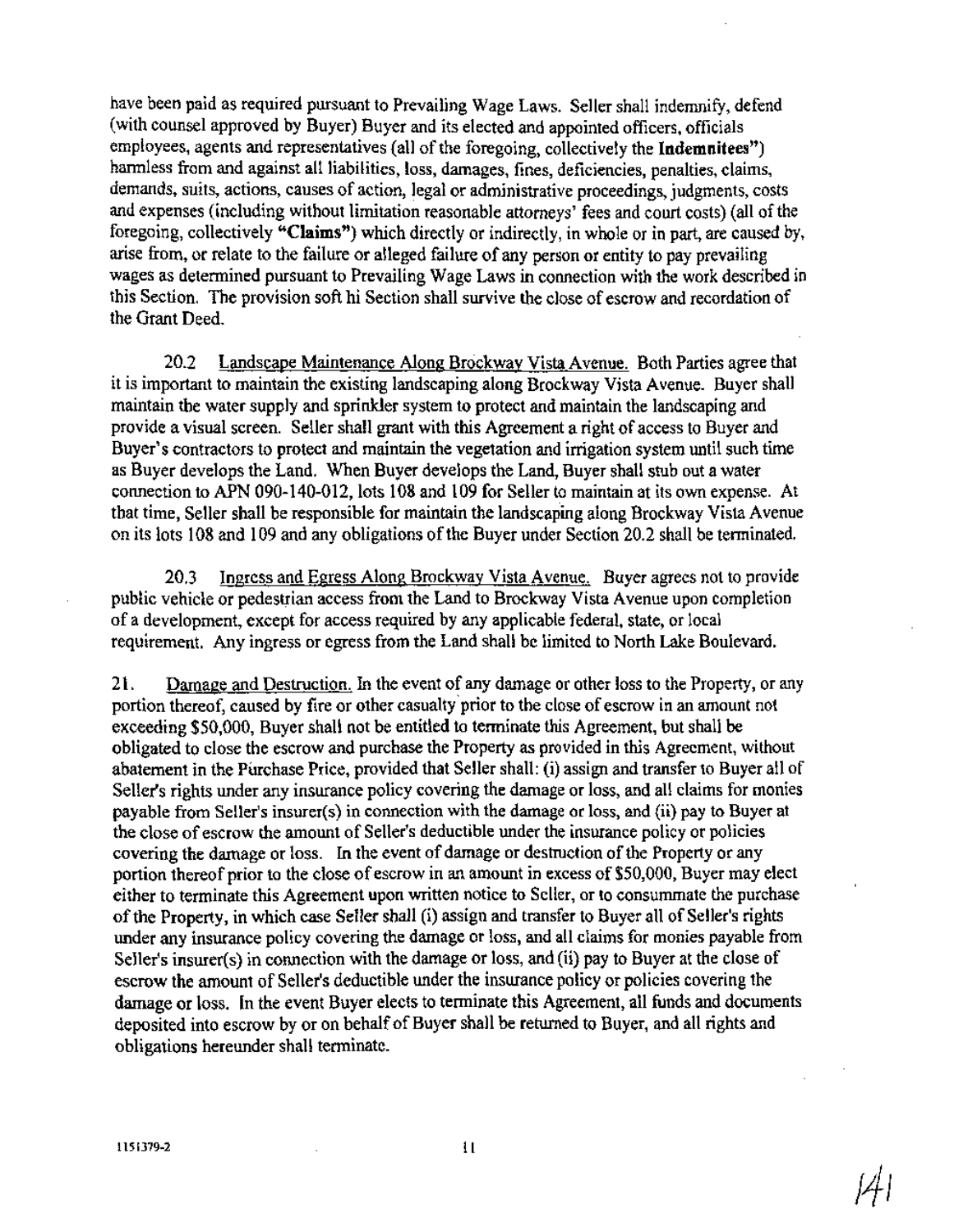22. Notices. All notices required or permitted hereunder shall be in writing. Any notice, tender or delivery to be given pursuant to this Agreement by either party may be accomplished by personal delivery, by first class certified mail, return receipt requested, or by delivery via an overnight courier which guarantees next day delivery. Any notice delivered by certified mail, return receipt requested shall be deemed received on the date of delivery reflected on the return receipt. Any notice delivered by overnight shall be deemed received one (1) business day after deposit thereof with the overnight courier. Mailed notices shall be addressed as set forth below, but each party may change its address by written notice in accordance with this Section 22, on not less than ten (10) days prior written notice.

| To Buyer:         | Redevelopment Agency of the County of Placer<br>3091 County Center Drive<br>Auburn, CA 95603<br>Attn: Deputy Director                                                          |
|-------------------|--------------------------------------------------------------------------------------------------------------------------------------------------------------------------------|
| To Seller:        | George Carl Everett and Andrea Cecille Everett<br>Trustees of the Everett Family Revocable Trust<br>dated April 18, 1996<br>3801 N. Cap of Texas, E240-302<br>Austin, TX 78746 |
| To Escrow Holder: | First American Title Company<br>10833 Donner Pass Road<br>Truckee, CA 96161<br>Attn: Escrow Officer<br>Escrow No. $\frac{1}{2}$                                                |

#### 23. Indemnification.

23.1 Seller's Indemnity. Seller agrees to defend, indemnify and hold Buyer and Buyer's elected and appointed officers, officials, employees, agents, and representatives (collectively, "Indemnitees") harmless from and against any and all claims, liens, demands, losses, damages, liabilities, fines, penalties, charges, administrative and judicial proceedings and orders, and all costs incurred in connection therewith (including without limitation, attorneys' fees including the allocated costs of Buyer's in-house counsel and costs of experts and consultants) (all of the foregoing, collectively "Claims") arising from (i) any obligation of Seller not expressly assumed by Buyer related to the ownership or operation ofthe Property prior to the Close ofEscrow; (ii) personal injury or property damage relating to the Property which occurs prior to the Close of Escrow and not caused by the acts or omissions of Buyer or Buyer's agents, employees, or invitees; and (iii) the breach of any of Seller's representations or covenants made under this Agreement. The indemnity contained in this Section shall survive the termination of this Agreement and the Close of Escrow.

23.2 Buyer's Indemnity. Buyer agrees to defend, indemnify and hold Seller harmless from and against any and all Claims arising from (i) any obligation of Buyer related to the ownership or operation of the Property after the Close of Escrow which has not been expressly assumed by Seller or retained by Seller pursuant to any lease-back of the Property; (ii) personal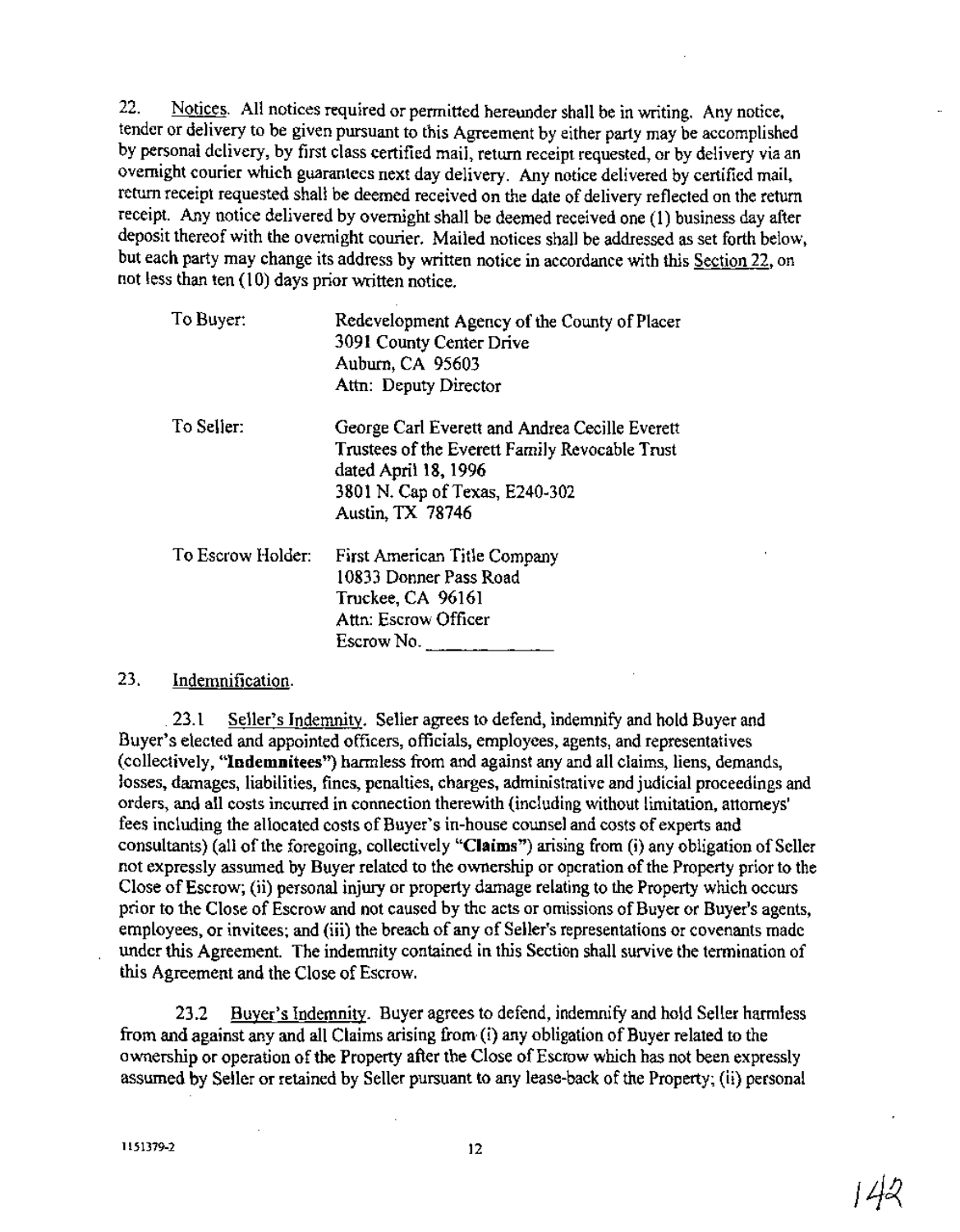injury or property damage relating to the Property which occurs after the Close of Escrow and not expressly assumed by Seller or retained by Seller pursuant to any lease-back ofthe Property or caused by the acts or omissions of Seller or Seller's employees, agents, or invitees; and (iii) the breach of any of Buyer's representations made under this Agreement. The indemnity contained in this Section shall survive the termination of this Agreement and the Close of Escrow. Notwithstanding anything to the contrary set forth in this Agreement, Buyer is not obligated to defend, indemnify, or hold Seller harmless from Claims related to Hazardous Materials in, on or under the Property or any portion thereof, or Claims arising from the violation of federal, state, or local laws, ordinances, regulations, orders and directives pertaining to Hazardous Materials.

23.3 Definitions. For purposes ofthis Agreement, **"Hazardous Materials"** means the following: hazardous substance, hazardous waste, infectious waste, 'or hazardous material as defined in any federal, state or local statute, ordinance, regulation, or rule applicable to the Property, including the Comprehensive Environmental Response, Compensation and Liability Act of 1980 (42 U.S.C. Section 9601 et seq.) or Sections 25280 et seq., 25310 et seq., 25110 et seq., or 25500 et seq., of the California Health and Safety Code at such time; any other waste, substance or material designated or regulated in any way as "toxic" or "hazardous" in the Resource Conservation and Recovery Act (42 U.S.C. Section 6901 et seq.), Federal Water Pollution Control Act (33 U.S.C. Section 1251 et seq.), Safe Drinking Water Act (42 U.S.C. Section 300fet seq.), Toxic Substances Control Act (15 U.S.C. Section 2601 et seq.), Clean Air Act (42 U.S.C. Section 7401 et seq.), California Health and Safety Code (Section 25100 et seq.), or California Water Code (Section 13000 et seq.) at such time; and any additional wastes, substances or material which at such time are classified, considered or regulated as hazardous or toxic under any other present or future environmental or othersimilar laws relating to the Property, including asbestos, asbestos-containing materials, radon gas, oil or any fraction thereof of petroleum products, but excluding any substances or materials used in the construction, development, maintenance or operation of the improvements on the Property, so long as the same are used in accordance with all applicable laws.

## 24. General Provisions.

a. Headings; Construction. The section headings used herein are solely for convenience and shall not be used to interpret this Agreement. The Parties acknowledge that this Agreement is the product of negotiation and compromise on the part of both Parties, and the Parties agree that this Agreement shall not be construed as if prepared by one of the Parties, but rather according to its fair meaning as a whole.

b. Severability. If any provision of this Agreement is held by a court of competent jurisdiction to be invalid or unenforceable, the remaining provisions shall not be affected thereby, and every provision hereof shall be valid and enforceable to the fullest extent permitted by law.

c. Attorneys' Fees. In the event of any litigation between the Parties to enforce or interpret any of the provisions of this Agreement, the prevailing party shall be entitled to recover from the unsuccessful party all costs and expenses, including reasonable attorneys' fees, all of which may be included as part of the judgment rendered in such litigation.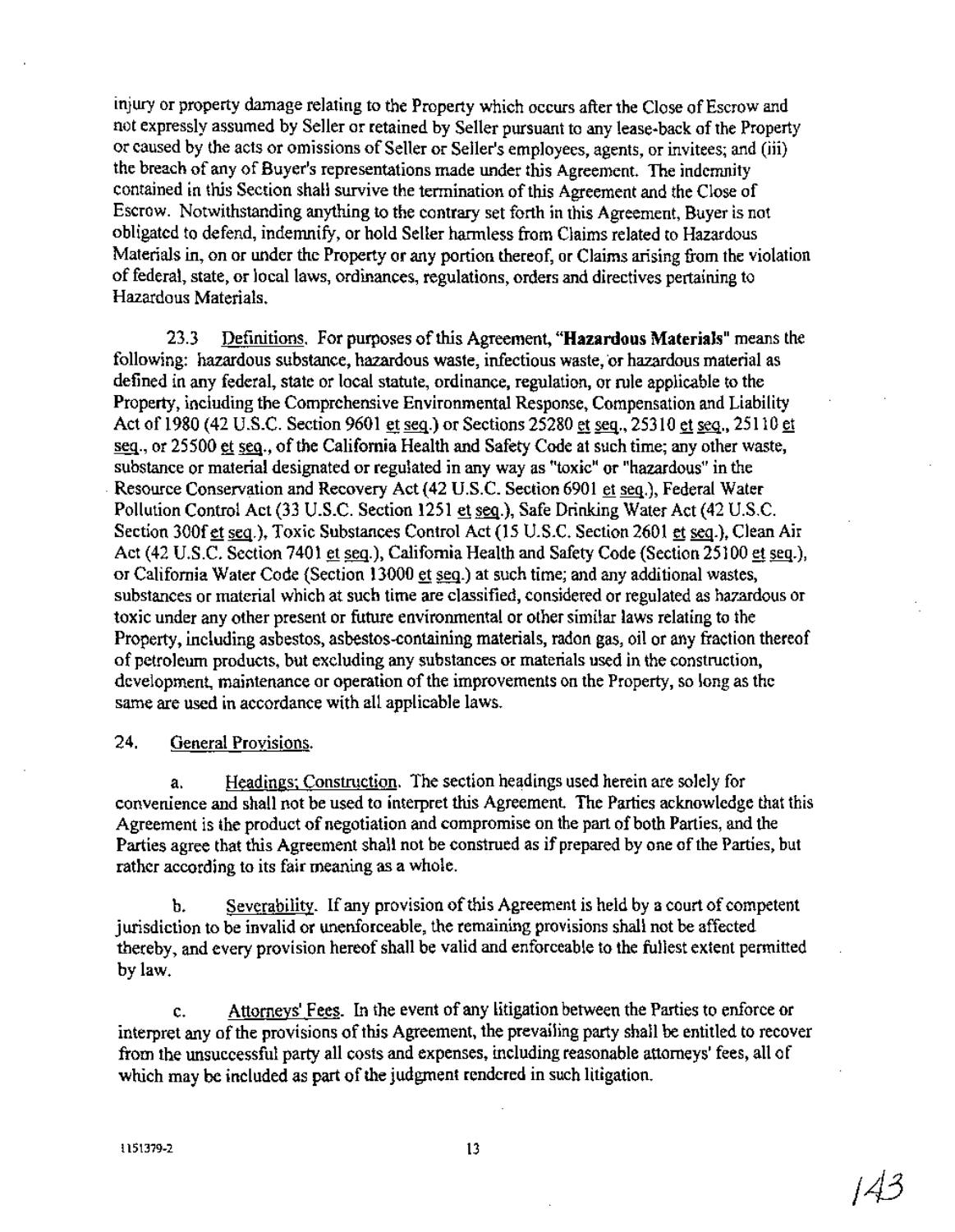d. Entire Agreement. This Agreement together with Exhibit A, attached hereto and incorporated herein by reference, supersedes all prior negotiations and agreements between the Parties, is intended to be the final expression of the agreement between the Parties, and may not be contradicted by evidence of any prior or contemporaneous agreement. The Parties further intend that this Agreement constitutes the final and exclusive statement of its terms and that no extrinsic evidence whatsoever may be introduced in any judicial proceedings involving this Agreement.

e. Waivers; Modification. No waiver of any breach of any covenant or provision of this Agreement shall be deemed a waiver of any other covenant or provision hereof, and no waiver shall be valid unless in writing and executed by the waiving party. An extension of time for performance of any obligation or act shall not be deemed an extension of the time for performance of any other obligation or act, and no extension shall be valid unless in writing and executed by the waiving party. This Agreement may be amended or modified only by a written instrument executed by the Parties.

f. Governing Law. This Agreement shall be governed by and construed in accordance with the laws of the State of California without regard to principle of conflict of law. Any claim or action relating to this Agreement shall be brought in Superior Court in Placer County California or the nearest federal district court.

g. Successors. This Agreement shall be binding upon and inure to the benefit of the heirs, executors, administrators, successors and assigns of the parties hereto.

h. Time of the Essence. Time is of the essence for each condition, term, obligation and provision of this Agreement.

i. Performance Days. If the last day of any time period specified in this Agreement falls on a Saturday, Sunday or holiday observed by the federal government or the State of California, then the deadline for performance of the obligation that must be performed within such time period shall automatically be extended to the next day which is not a Saturday, Sunday or federal or state holiday.

j. Cooperation of Parties. Buyer and Seller shall execute such further escrow instructions and any and all other documents reasonably necessary or appropriate to close the purchase and sale pursuant to the terms of this Agreement.

k. Parties Not Co-Venturers. Nothing in this Agreement is intended to or shall establish the Parties as partners, co-venturers, or principal and agent with one another.

1. No Third Party Beneficiaries. Nothing in this Agreement is intended to or shall confer upon any person, other than the Parties and their respective successors and assigns, any rights or remedies hereunder.

m. Provisions Not Merged With Deeds; Survival. None of the provisions, terms, representations, warranties and covenants of this Agreement are intended to or shall be merged by the Grant Deed, and neither the Grant Deed nor any other document shall affect or impair the provisions, terms, representations, warranties and covenants contained herein. Without limiting

*/!fJ*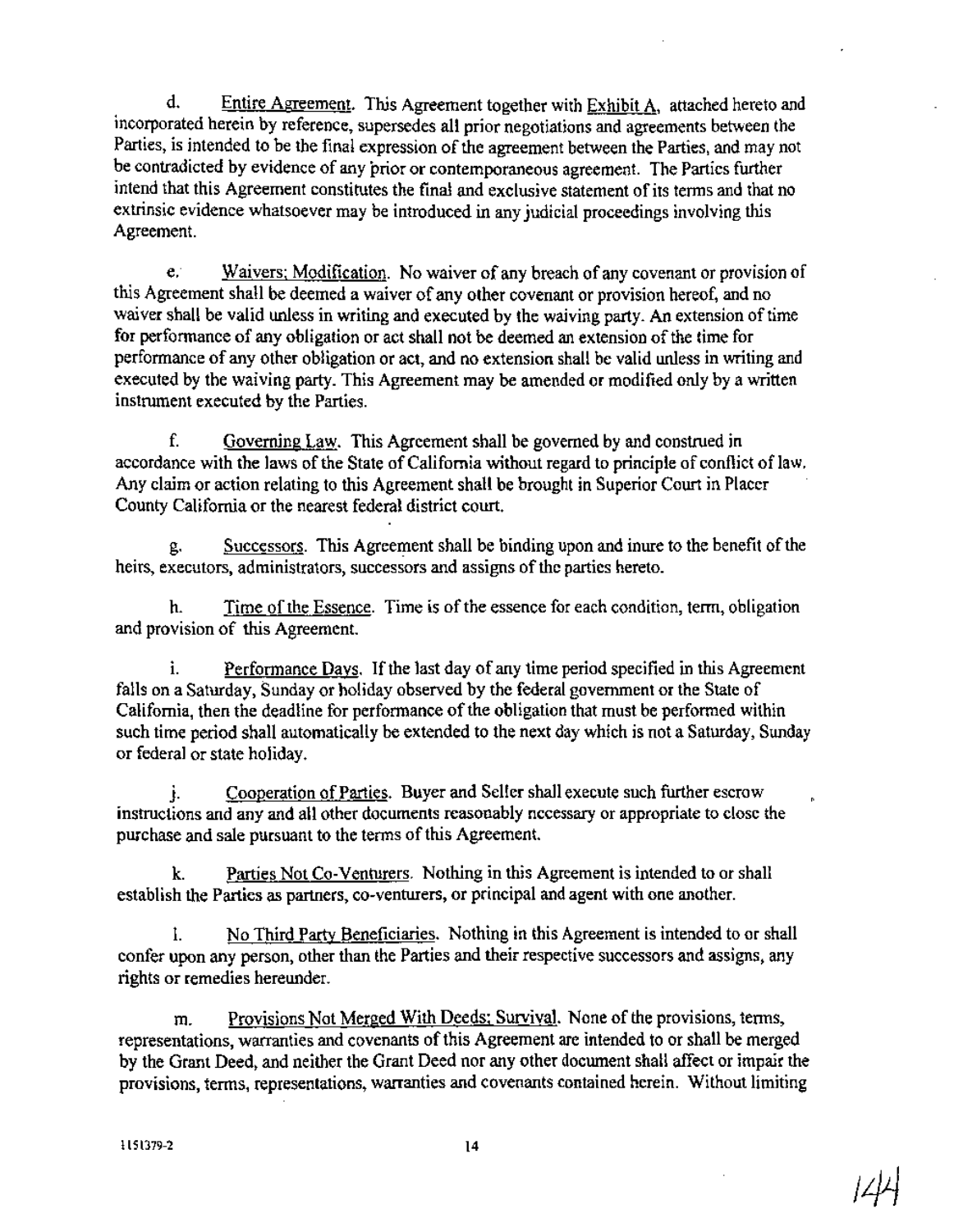the generality of the foregoing, Seller's representations, warranties and covenants contained herein shall survive the close of escrow. Notwithstanding any other provision of this Agreement to the contrary, ifthis Agreement terminates, such termination shall not release Seller and Buyer from any obligations under this Agreement that are specifically stated herein to survive the termination of this Agreement.

n. Broker's Commission. Buyer represents and warrants that it has dealt with no broker, real estate agent or finder in connection with this transaction. Seller has worked with Michael Dunsford, Commercial Associate, Coldwell Banker Commercial NRT, 531 North Lake Boulevard, P.O. Box 7758, Tahoe City, CA 96145. Seller shall be responsible for paying any and all broker commissions relating to this transaction. Buyer and Seller (each an **"Idemnitor")** agree to indemnify and hold the other as Indemnitee harmless from all expense, loss damage, and claims including the Indemnitee's attorney fees, if necessary, arising out the Indemnitor's breach of the foregoing representation. The terms of this Section shall survive the expiration or earlier termination of this Agreement.

o. Escrow Cancellation Charges. Ifthe escrow fails to close by reason of a default by Buyer or Seller hereunder, such defaulting party shall pay all escrow or other Title Company charges.

p. Counterparts. This Agreement may be executed in multiple counterparts, each of which shall be an original and all of which taken together shall constitute the same instrument.

This section left intentionally blank.

1151379-2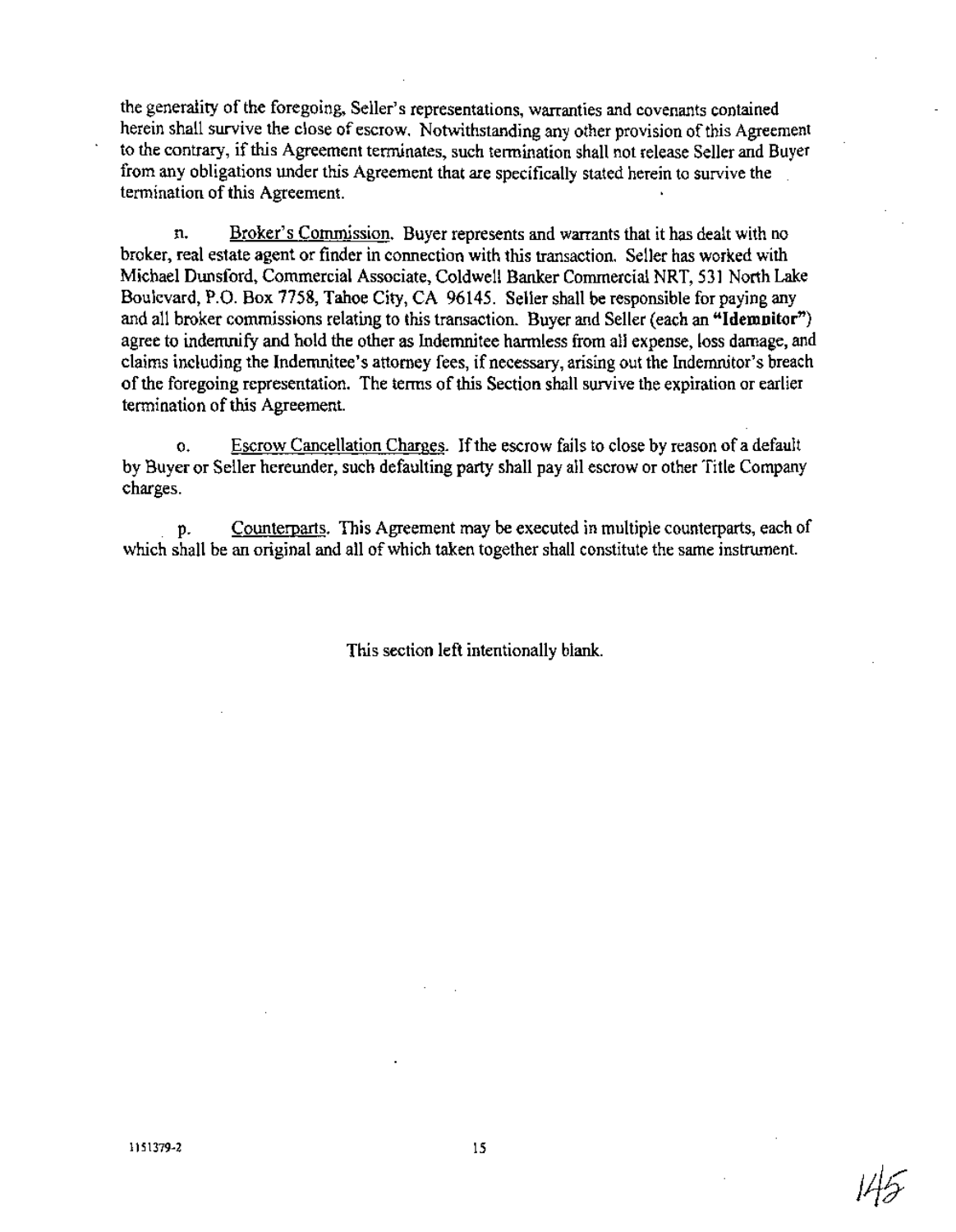IN WITNESS WHEREOF, the Parties have executed this Agreement as of the date first written above.

#### BUYER:

 $\mathcal{C}_{\mathcal{A}}$ 

REDEVELOPMENT AGENCY OF THE COUNTY OF PLACER, APUBLIC BODY, CORPORATE AND POLITIC

By:  $\overline{\phantom{0}}$ 

 $\overline{a}$ 

Name:  $\frac{1}{2}$ 

Title:

#### SELLER:

EVERETT FAMILY REVOCABLE TRUST DATED APRIL 18,1996

George Carl Everett, H., Trustee

t<br><sup>H</sup>rrtt

drea Cecille Everett, Trustee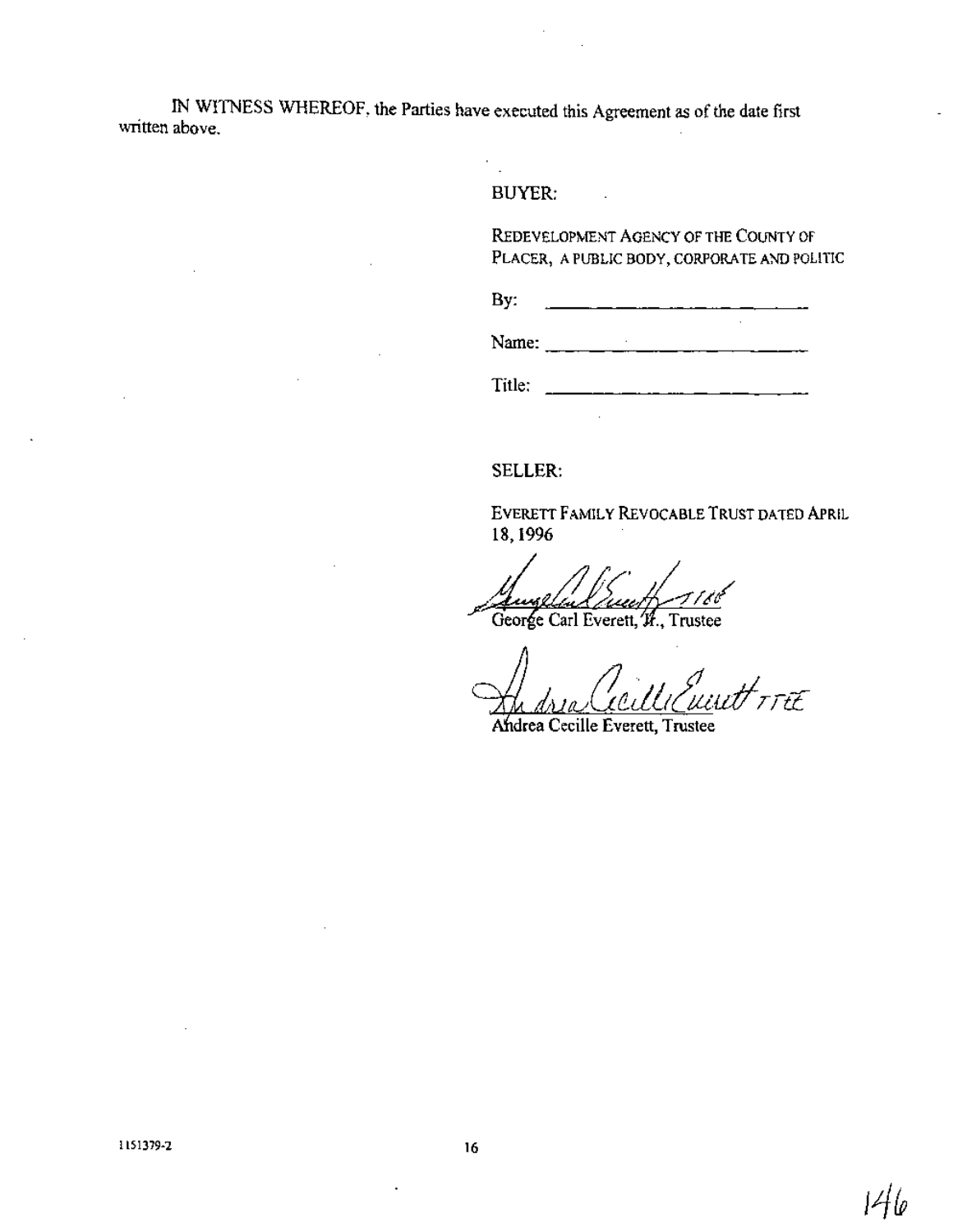State of California Nevada ) ss. County of Placer (1)

On  $\theta \cdot H \cdot \theta$ . personally appeared  $\frac{6\epsilon\rho_{Cyl}(c_{\rm cr}/C_{\rm cr}-1)}{c_{\rm cr}/C_{\rm cr}-1}$  proved to me on the basis of satisfactory evidence to be the person(s) who name(s) is/are subscribed to the within instrument and acknowledged to me that he/she/they executed the same in hislher/their authorized capacity(ies), and that by his/her/their signature(s) on the instrument the person(s) or the entity upon behalf of which the person(s) acted, executed the instrument.

I certify under PENALTY OF PERJURY under the laws of the State of California that the foregoing paragraph is true and correct.

WITNESS my hand and official seal.

SIGNATURE

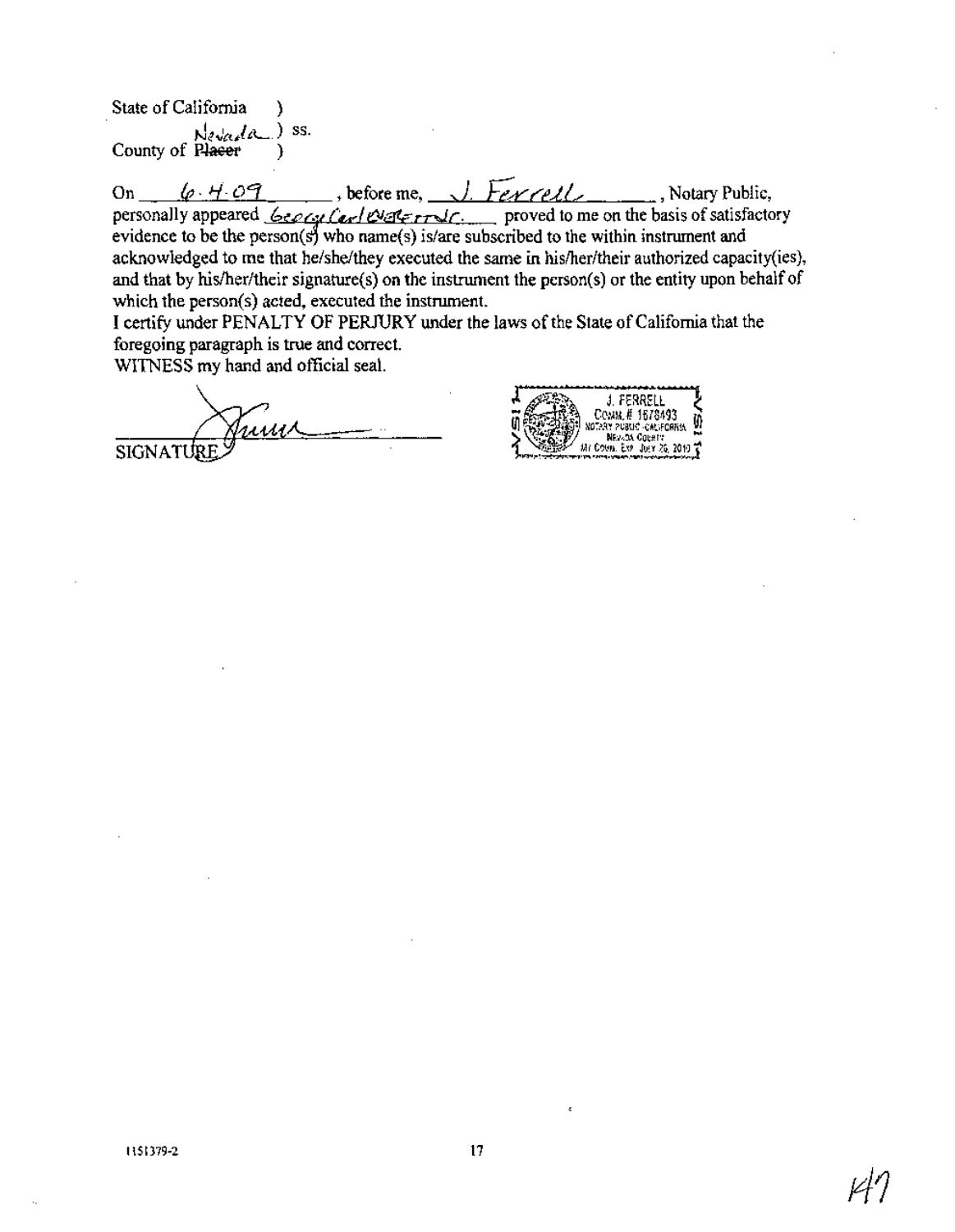State of California ) Nevada) ss. County of Placer (1)

On <u>Le 409</u>, before me, J. Ferrell., Notary Public, personally appeared Andrea Cecille events proved to me on the basis of satisfactory evidence to be the person(s) who name(s) is/are subscribed to the within instrument and acknowledged to me that he/she/they executed the same in hislher/their authorized capacity(ies), and that by his/her/their signature(s) on the instrument the person(s) or the entity upon behalf of which the person(s) acted, executed the instrument.

I certify under PENALTY OF PERJURY under the laws of the State of California that the foregoing paragraph is true and correct.

WITNESS my hand and official seal.

SIGNATURE Venue



*/Ifl*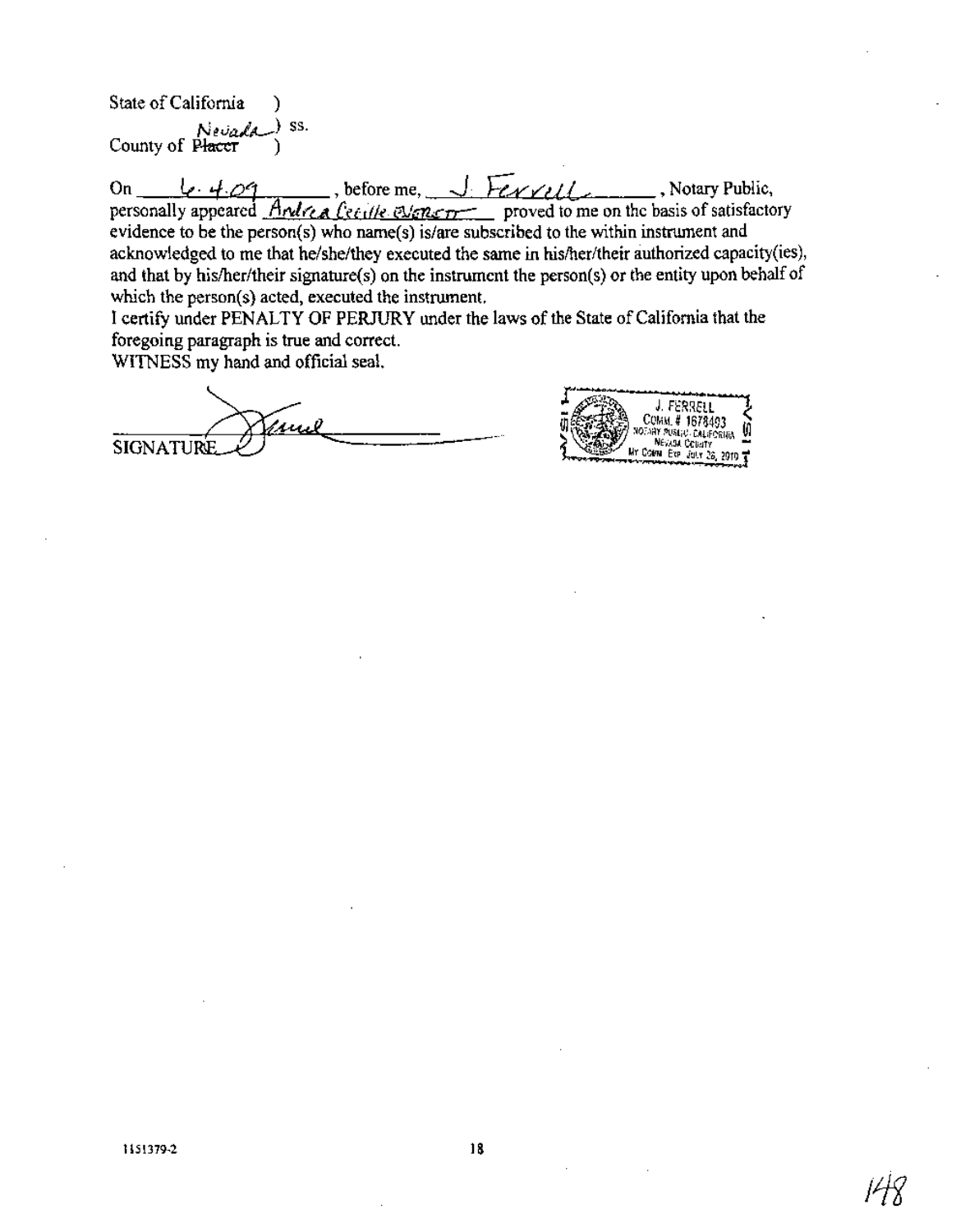# Exhibit A

# **LEGAL DESCRIPTION**

#### THE LAND DESCRIBED HEREIN IS SITUATED IN THE STATE OF CALIFORNIA, COUNTY OF PLACER, UNINCORPORATED AREA, AND IS DESCRIBED AS FOLLOWS:

LOTS NUMBERED 36, 37, 38, 39,40, 103, 104, 105, 106, AND 107, IN BLOCK LETTERED "BE", AS SHOWN UPON THAT MAP OF BROCKWAY VISTA SUBDIVISION, FILED APRIL 6, 1926 IN BOOK "D" OF MAPS AT PAGE 16, PLACER COUNTY RECORDS.

APNS: 090-142-001,090-142-002,090-142-011, AND 090-142-012

1151379.2